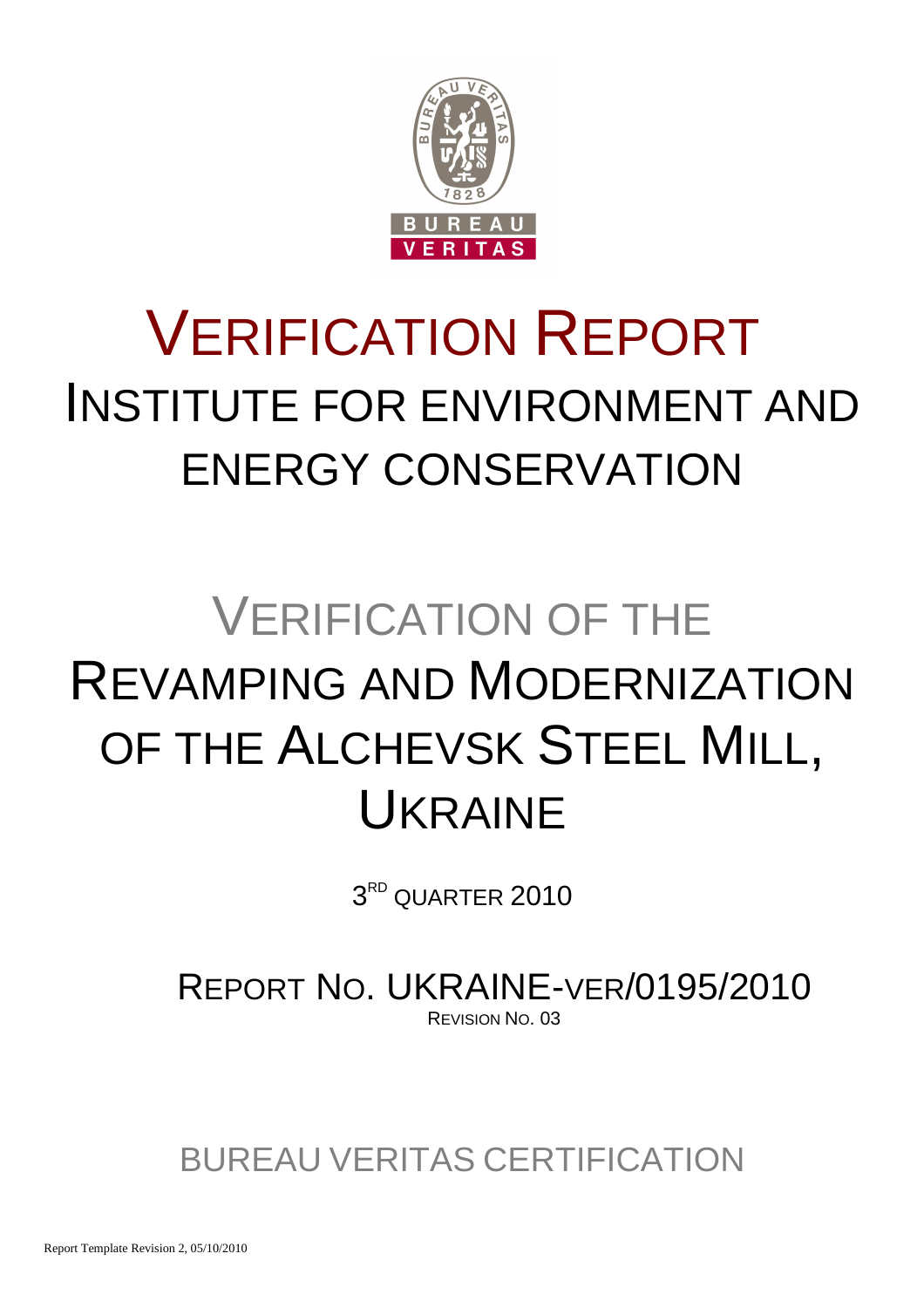

| Date of first issue:<br>26/01/2011                                                                                                                                                                                                                                                                                                                                                                                                                                                                                                                                                                                                                                                                                                               | Organizational unit:<br>SAS   | <b>Bureau Veritas Certification Holding</b>                                                       |                                                                                          |  |
|--------------------------------------------------------------------------------------------------------------------------------------------------------------------------------------------------------------------------------------------------------------------------------------------------------------------------------------------------------------------------------------------------------------------------------------------------------------------------------------------------------------------------------------------------------------------------------------------------------------------------------------------------------------------------------------------------------------------------------------------------|-------------------------------|---------------------------------------------------------------------------------------------------|------------------------------------------------------------------------------------------|--|
| Client:<br>Institute for Environment and Energy<br>Conservation                                                                                                                                                                                                                                                                                                                                                                                                                                                                                                                                                                                                                                                                                  | Client ref.:<br>Vasyl Vovchak |                                                                                                   |                                                                                          |  |
| Summary:<br>Bureau Veritas Certification has made the periodic verification of the 3 <sup>rd</sup> quarter of 2010 of the "Revamping and<br>modernization of the Alchevsk Steel Mill, Ukraine", JI Registration Reference Number UA 1000022, project of<br>Institute for Environment and Energy Conservation located in Alchevsk, Lugansk region, Ukraine and applying<br>JI specific approach, on the basis of UNFCCC criteria for the JI, as well as criteria given to provide for<br>consistent project operations, monitoring and reporting. UNFCCC criteria refer to Article 6 of the Kyoto<br>Protocol, the JI rules and modalities and the subsequent decisions by the JI Supervisory Committee, as well as<br>the host country criteria. |                               |                                                                                                   |                                                                                          |  |
| The verification scope is defined as a periodic independent review and ex post determination by the Accredited<br>Entity of the monitored reductions in GHG emissions during defined verification period, and consisted of the<br>following three phases: i) desk review of the project design and the baseline and monitoring plan; ii) follow-up<br>interviews with project stakeholders; iii) resolution of outstanding issues and the issuance of the final<br>verification report and opinion. The overall verification, from Contract Review to Verification Report & Opinion,<br>was conducted using Bureau Veritas Certification internal procedures.                                                                                    |                               |                                                                                                   |                                                                                          |  |
| The first output of the verification process is a list of Clarification, Corrective Actions Requests, Forward<br>Actions Requests (CR, CAR and FAR), presented in Appendix A.                                                                                                                                                                                                                                                                                                                                                                                                                                                                                                                                                                    |                               |                                                                                                   |                                                                                          |  |
| In summary, Bureau Veritas Certification confirms that the project is implemented as planned and described in<br>approved project design documents. Installed equipment being essential for generating emission reduction<br>runs reliably and is calibrated appropriately. The monitoring system is in place and the project is ready to<br>generate GHG emission reductions. The GHG emission reduction is calculated accurately and without material<br>errors, omissions, or misstatements, and the ERUs issued totalize 223 319 tons of CO2eq for the monitoring<br>period 01/07/2010 - 30/09/2010.                                                                                                                                         |                               |                                                                                                   |                                                                                          |  |
| Our opinion relates to the project's GHG emissions and resulting GHG emission reductions reported and<br>related to the approved project baseline and monitoring, and its associated documents.                                                                                                                                                                                                                                                                                                                                                                                                                                                                                                                                                  |                               |                                                                                                   |                                                                                          |  |
| Report No.:<br>Subject Group:<br>UKRAINE-ver/0195/2010<br>JI                                                                                                                                                                                                                                                                                                                                                                                                                                                                                                                                                                                                                                                                                     |                               |                                                                                                   |                                                                                          |  |
| Project title:<br>"Revamping and modernization of the Alchevsk<br>Steel Mill, Ukraine"                                                                                                                                                                                                                                                                                                                                                                                                                                                                                                                                                                                                                                                           |                               | <b>Indexing terms</b><br>Climate Change, Kyoto Protocol, JI, Emission<br>Reductions, Verification |                                                                                          |  |
| Work carried out by:<br>Kateryna Zinevych - Team Leader, Lead verifier<br>Olena Manziuk - Team Member, Verifier                                                                                                                                                                                                                                                                                                                                                                                                                                                                                                                                                                                                                                  |                               |                                                                                                   |                                                                                          |  |
| Work reviewed by:<br>Ivan Sokolov - Internal Technical Reviewer<br>Work approved by:                                                                                                                                                                                                                                                                                                                                                                                                                                                                                                                                                                                                                                                             |                               |                                                                                                   | No distribution without permission from the<br>Client or responsible organizational unit |  |
| Flavio Gomes - Operational Manager                                                                                                                                                                                                                                                                                                                                                                                                                                                                                                                                                                                                                                                                                                               | Cestification                 | Limited distribution                                                                              |                                                                                          |  |
| Date of this revision:<br>Rev. No.:<br>30/03/2011<br>03<br>30                                                                                                                                                                                                                                                                                                                                                                                                                                                                                                                                                                                                                                                                                    | Number of pages:              | Unrestricted distribution                                                                         |                                                                                          |  |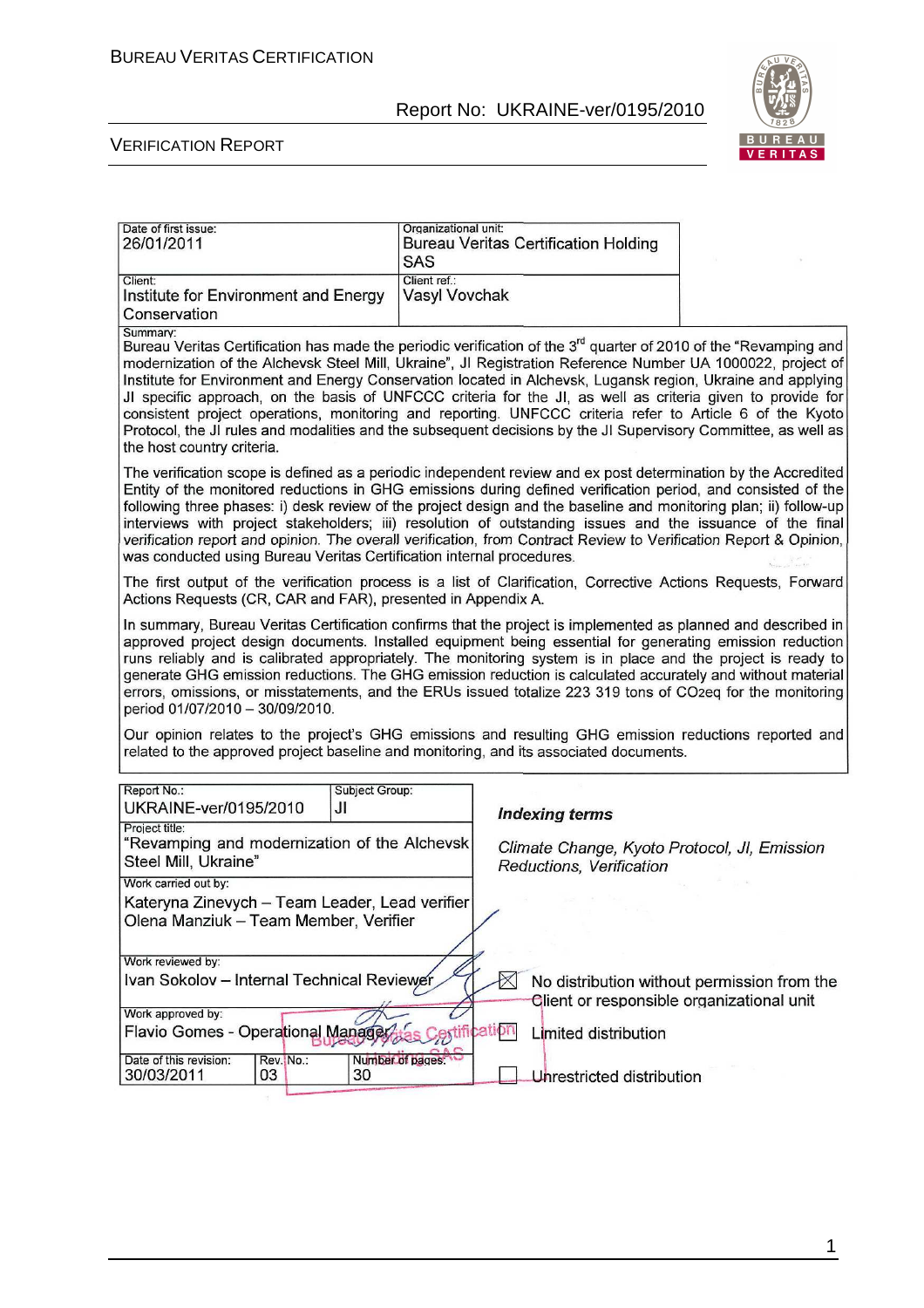

VERIFICATION REPORT

## **Table of Contents Page 2014**

| 1              |                                                                              | .3              |
|----------------|------------------------------------------------------------------------------|-----------------|
| 1.1            | Objective                                                                    | 3               |
| 1.2            | Scope                                                                        | 3               |
| 1.3            | <b>Verification Team</b>                                                     | 3               |
| $\overline{2}$ |                                                                              | $\overline{.4}$ |
| 2.1            | <b>Review of Documents</b>                                                   | $\overline{4}$  |
| 2.2            | Follow-up Interviews                                                         | $\overline{4}$  |
| 2.3            | Resolution of Clarification, Corrective and Forward Action<br>Requests       | 5               |
| 3              |                                                                              | .6              |
| 3.1            | Project approval by Parties involved (90-91)                                 | 6               |
| 3.2            | Project implementation (92-93)                                               | 6               |
| 3.3            | Compliance of the monitoring plan with the monitoring<br>methodology (94-98) | 8               |
| 3.4            | Revision of monitoring plan (99-100)                                         | 9               |
| 3.5            | Data management (101)                                                        | 9               |
| 3.6            | Verification regarding programmes of activities (102-110)                    | 10              |
| 4              |                                                                              |                 |
| 5              |                                                                              |                 |
|                | APPENDIX A: COMPANY PROJECT VERIFICATION PROTOCOL                            |                 |

APPENDIX B: VERIFIER'S CVs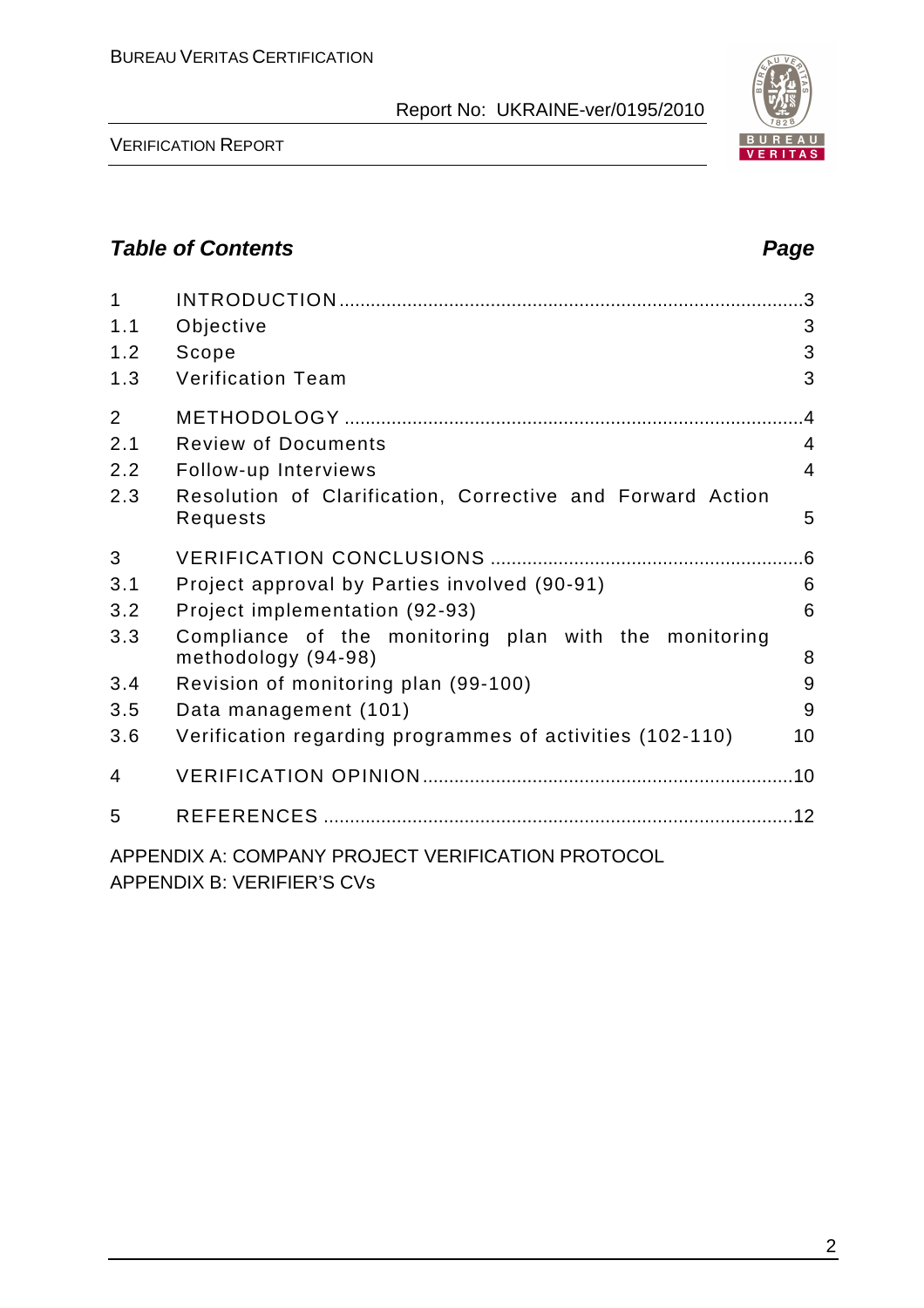

VERIFICATION REPORT

## **1 INTRODUCTION**

Institute for Environment and Energy Conservation has commissioned Bureau Veritas Certification to verify the emissions reductions of its JI project "Revamping and modernization of the Alchevsk Steel Mill, Ukraine" (hereafter called "the project") at Alchevsk, Lugansk region, Ukraine.

This report summarizes the findings of the verification of the project, performed on the basis of UNFCCC criteria, as well as criteria given to provide for consistent project operations, monitoring and reporting.

## **1.1 Objective**

Verification is the periodic independent review and ex post determination by the Accredited Independent Entity of the monitored reductions in GHG emissions during defined verification period.

The objective of verification can be divided in Initial Verification and Periodic Verification.

UNFCCC criteria refer to Article 6 of the Kyoto Protocol, the JI rules and modalities and the subsequent decisions by the JI Supervisory Committee, as well as the host country criteria.

## **1.2 Scope**

Verification scope is defined as an independent and objective review and ex post determination by the Independent Accredited Entity of the monitored reductions in GHG emissions. The verification is based on the submitted monitoring report and the determined project design document including the project's baseline study and monitoring plan and other relevant documents. The information in these documents is reviewed against Kyoto Protocol requirements, UNFCCC rules and associated interpretations.

The verification is not meant to provide any consulting towards the Client. However, stated requests for clarifications and/or corrective actions may provide input for improvement of the project monitoring towards reductions in the GHG emissions.

## **1.3 Verification Team**

The verification team consists of the following personnel:

Kateryna Zinevych Bureau Veritas Certification Team Leader, Climate Change Lead Verifier

Olena Manziuk

Bureau Veritas Certification Climate Change Verifier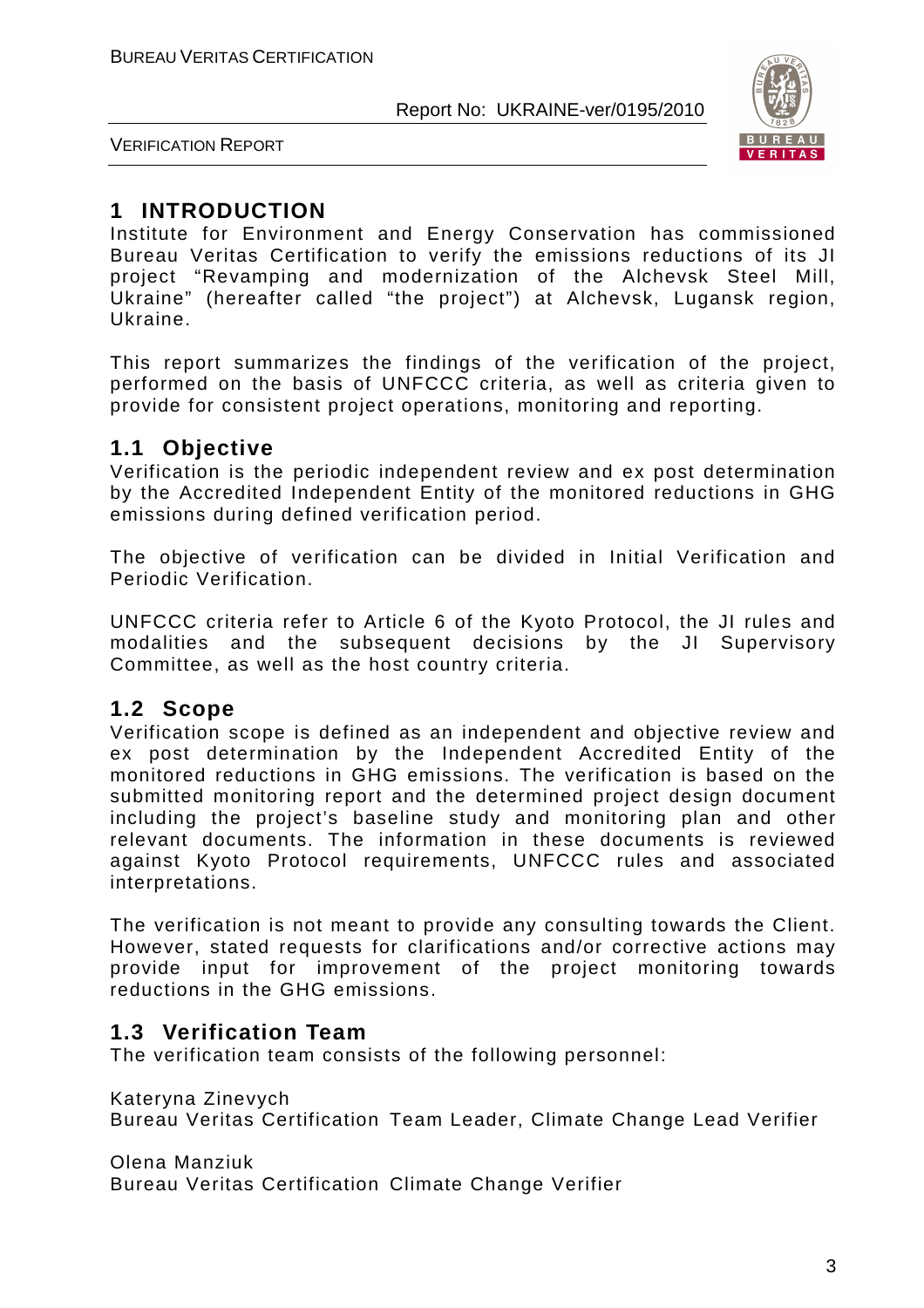

VERIFICATION REPORT

This verification report was reviewed by:

Ivan Sokolov Bureau Veritas Certification, Internal Technical Reviewer

## **2 METHODOLOGY**

The overall verification, from Contract Review to Verification Report & Opinion, was conducted using Bureau Veritas Certification internal procedures.

In order to ensure transparency, a verification protocol was customized for the project, according to the version 01 of the Joint Implementation Determination and Verification Manual, issued by the Joint Implementation Supervisory Committee at its 19 meeting on 04/12/2009. The protocol shows, in a transparent manner, criteria (requirements), means of verification and the results from verifying the identified criteria. The verification protocol serves the following purposes:

- It organizes, details and clarifies the requirements a JI project is expected to meet;
- It ensures a transparent verification process where the verifier will document how a particular requirement has been verified and the result of the verification.

The completed determination protocol is enclosed in Appendix A to this report.

## **2.1 Review of Documents**

The Monitoring Report (MR) submitted by Institute for Environment and Energy Conservation and additional background documents related to the project design and baseline, i.e. country Law, Project Design Document (PDD), and/or Guidance on criteria for baseline setting and monitoring, Host party criteria, Kyoto Protocol, Clarifications on Verification Requirements to be Checked by an Accredited Independent Entity were reviewed.

The verification findings presented in this report relate to the Monitoring Report version 1 dated 17/11/2010 and 2 dated 13/01/2011, and project as described in the determined PDD.

## **2.2 Follow-up Interviews**

On 16/12/2010 during site visit Bureau Veritas Certification performed interviews with project stakeholders to confirm selected information and to resolve issues identified in the document review. Representatives of Institute for Environment and Energy Conservation and OJSC "Alchevsk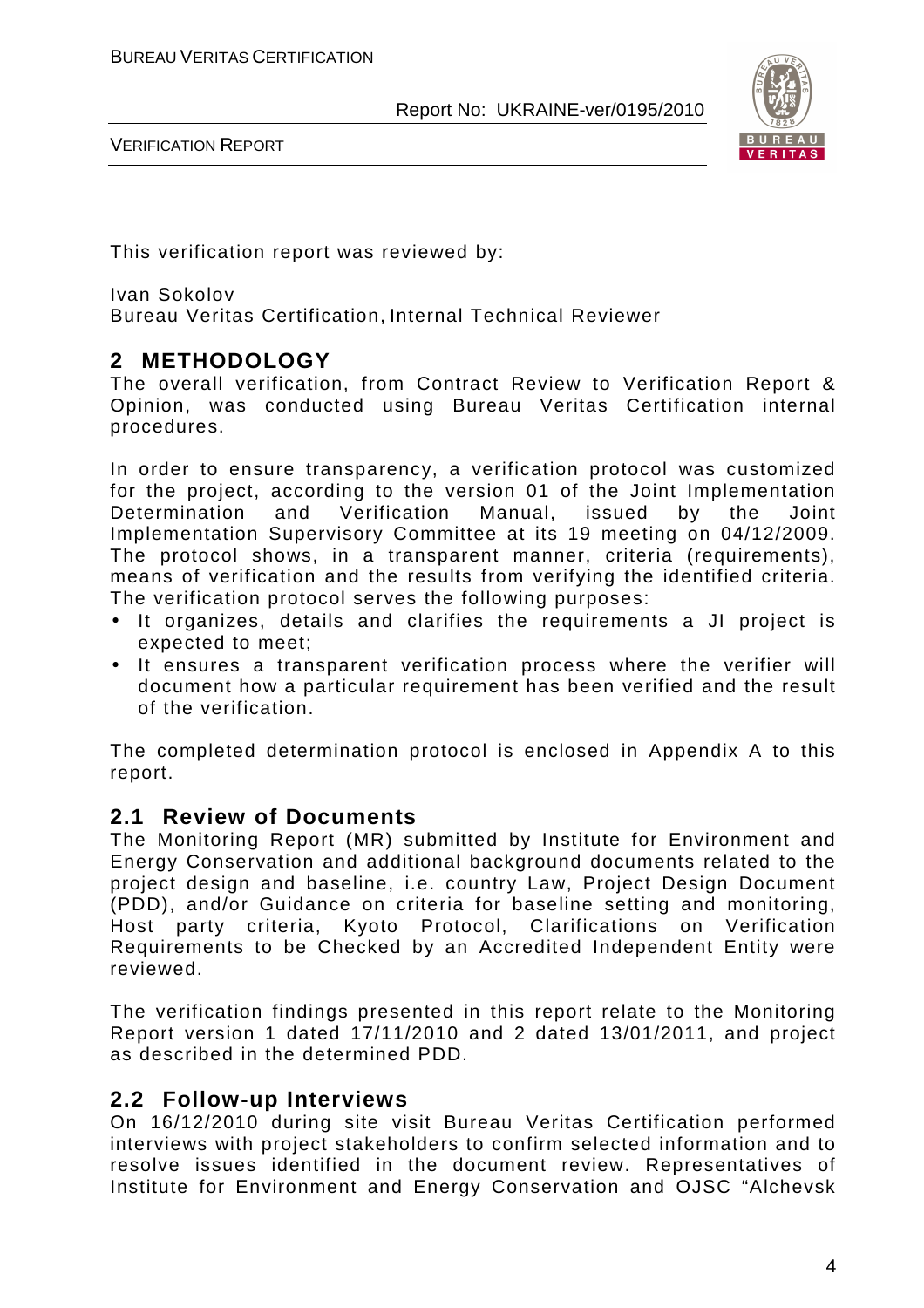

VERIFICATION REPORT

Iron and Steel Mill" were interviewed (see section 5 References of this report). The main topics of the interviews are summarized in Table 1.

#### **Table 1 Interview topics**

| <b>Interviewed organization</b> | <b>Interview topics</b>                                        |
|---------------------------------|----------------------------------------------------------------|
| OJSC "Alchevsk Iron and         | $\triangleright$ Organizational structure.                     |
| Steel Mill"                     | Responsibilities and authorities.                              |
|                                 | $\triangleright$ Training of personnel.                        |
|                                 | $\triangleright$ Quality management procedures and technology. |
|                                 | Implementation of equipment (records)                          |
|                                 | $\triangleright$ Metering equipment control.                   |
|                                 | Metering record keeping system, database.                      |
| Institute for Environment       | $\triangleright$ Baseline methodology.                         |
| and Energy Conservation         | Monitoring plan.                                               |
|                                 | Monitoring report.                                             |
|                                 | Deviations from PDD.                                           |

## **2.3 Resolution of Clarification, Corrective and Forward Action Requests**

The objective of this phase of the verification is to raise the requests for corrective actions and clarification and any other outstanding issues that needed to be clarified for Bureau Veritas Certification positive conclusion on the GHG emission reduction calculation.

If the Verification Team, in assessing the monitoring report and supporting documents, identifies issues that need to be corrected, clarified or improved with regard to the monitoring requirements, it should raise these issues and inform the project participants of these issues in the form of:

(a) Corrective action request (CAR), requesting the project participants to correct a mistake that is not in accordance with the monitoring plan;

(b) Clarification request (CL), requesting the project participants to provide additional information for the AIE to assess compliance with the monitoring plan;

(c) Forward action request (FAR), informing the project participants of an issue, relating to the monitoring that needs to be reviewed during the next verification period.

To guarantee the transparency of the verification process, the concerns raised are documented in more detail in the verification protocol in Appendix A.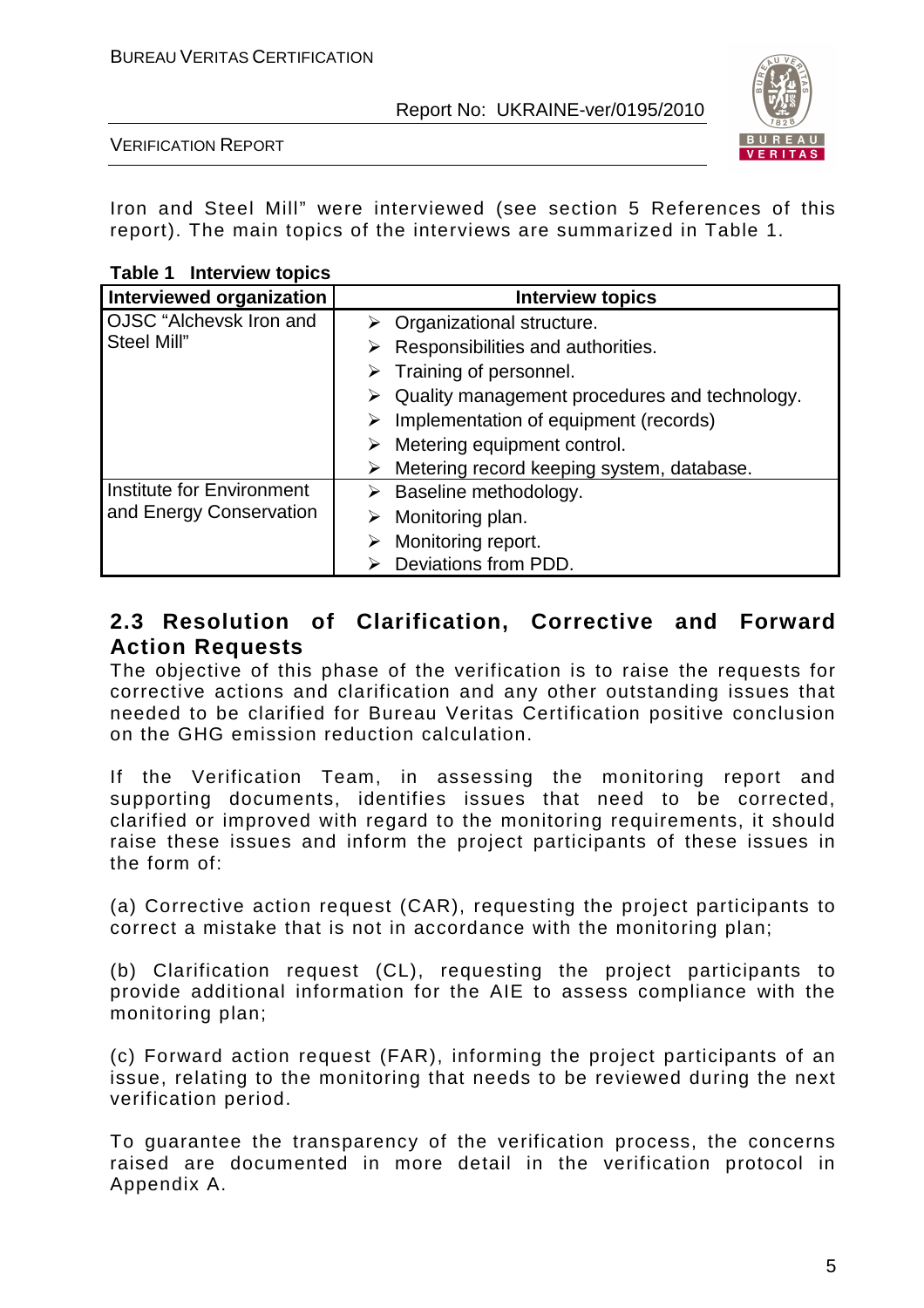

VERIFICATION REPORT

## **3 VERIFICATION CONCLUSIONS**

In the following sections, the conclusions of the verification are stated.

The findings from the desk review of the original monitoring documents and the findings from interviews during the follow up visit are described in the Verification Protocol in Appendix A.

The Clarification, Corrective and Forward Action Requests are stated, where applicable, in the following sections and are further documented in the Verification Protocol in Appendix A. The verification of the Project resulted in 01 Corrective Action Request and 02 Clarification Requests.

The number between brackets at the end of each section corresponds to the DVM paragraph.

## **3.1 Project approval by Parties involved (90-91)**

Written project approval by Ukraine and the Netherlands has been issued by the DFP of each Party when submitting the first verification report to the secretariat for publication in accordance with paragraph 38 of the JI guidelines, at the latest. Letter of Approval #540/23/7 of National Environmental Investment Agency of Ukraine was dated from 29/07/2008. Approval of Voluntary participation in a Joint Implementation project of Ministry of Economical Affairs in the Netherlands was issued under #2007JI03 dated 25 of October 2007.

The above mentioned written approval is unconditional.

## **3.2 Project implementation (92-93)**

The modernization program of Open Joint Stock Company "Alchevsk Iron and Steel Mill" (OJSC "AISW"), which was started in 2004, pursues complex goals: implementation of energy efficient technologies to increase competitiveness of the plant, improvement of ecological impacts, and also expansion of market presence due to increase of manufacture capacity.

The realization of the technical revamping and modernization of the steel manufacturing process, which envisaged displacement old Open-Hearth Furnaces (OHF's) by the complex of oxygen-converter shop with two new LD Converters, was the top priority task of the project. LD Converters are joined together into one cycle with two Slab Casters, with Ladle-Furnaces (LF's) and Vacuumator (VD Plant), which together displaces the Blooming Mills. From the beginning it was envisaged that the project will be implemented as Joint Implementation (JI) project under the Kyoto protocol on climate change.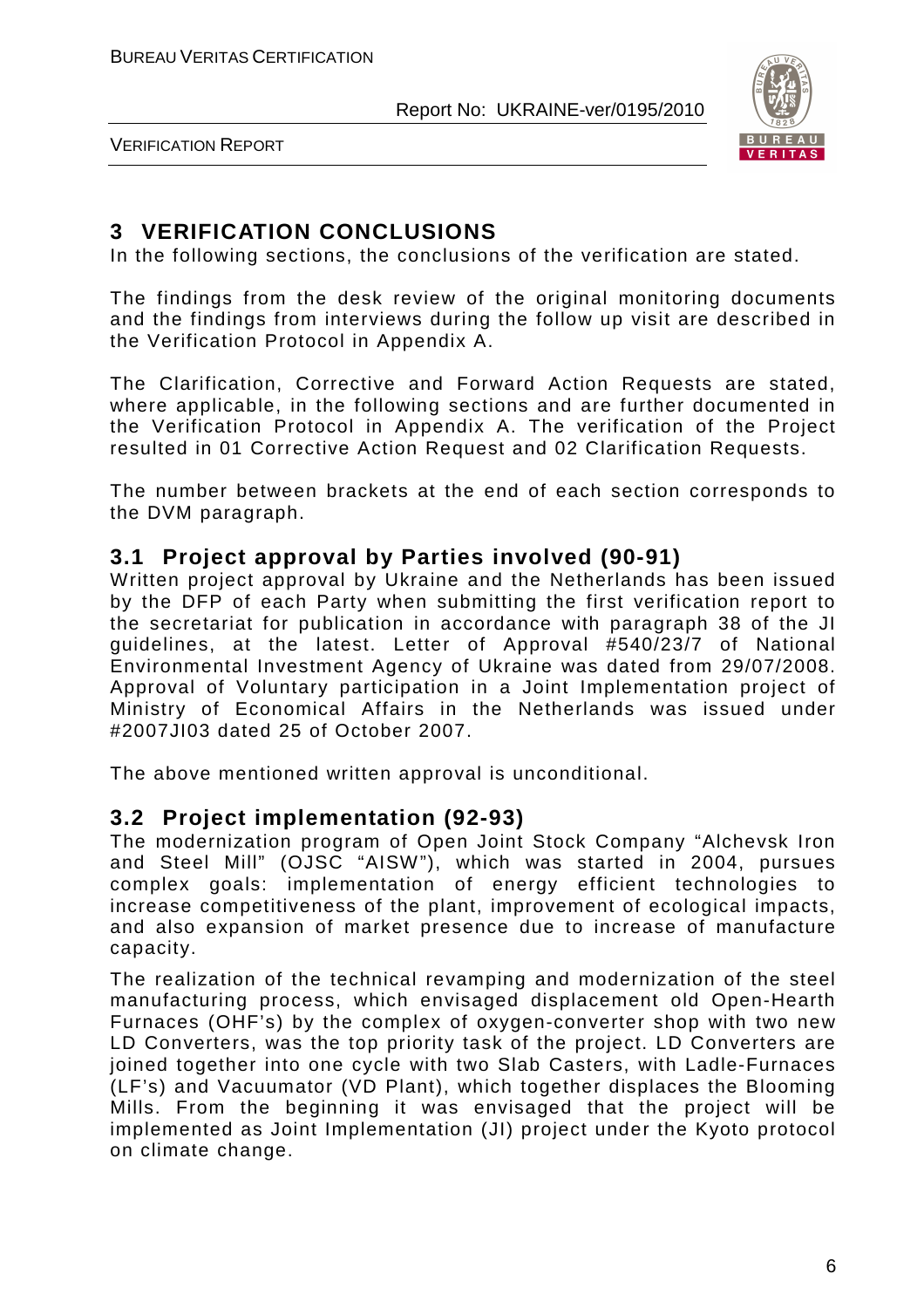

VERIFICATION REPORT

Phases #1 and #2 were implemented: Slab Caster #1 was implemented in August 2005 and Slab Caster # 2 – in March 2007.

The implementation of LD Converter #2 (Phase #3) was completed in January 2008 (it had to be finished in the third quarter of 2007). Such a delay was caused by the financial, technical and customs difficulties and also by the delay of equipment supply.

LD Converter #1 was implemented in September 2008 (completion of Phase #4). However then, in about a month, the operation of LD Converter #1 was suspended because of financial and economic crisis. LD Converter #1 was launched again in March 2009.

The reconstruction of Oxygen Plant #4 (Phase #5) was completed on  $30<sup>th</sup>$ of September 2005 (almost together with Slab Caster #1).

The installation of Oxygen Plant #7 (Phase #6) was completed on  $19<sup>th</sup>$  of March 2008 (according to the previous plan it should have been completed in the third quarter of 2007). The delay was caused by the same reasons (financial, technical and customs difficulties), which were mentioned for the Phase #3, because Oxygen Plant #7 supplies oxygen for LD Converter #2.

The installation of Oxygen Plant #8 (Phase #7) was completed on 10th of December 2009 (according to the previous plan it should have been completed in the third quarter of 2009). Such a delay was caused by a lack of money for balancing and commissioning of the facility, which was caused by global financial and economic crisis.

Thereby, the actual operation of the proposed project during the reporting period is operation of all basic units, mentioned in Phases of project implementation.

During reporting monitoring period the level of OHF steel and rolledformed slabs output (baseline slabs) was decreased. The main volume of slabs was manufactured at Slab Casters #1,2. The productivity decrease in the baseline has caused the increase of constant FER consumption data (increase of specific FER per 1 ton of steel output). At the same time, the productivity increase in the project (at LD Converters and Slab Casters instead of OHF's) has caused the decrease of specific FER consumption data.

The emission reductions, examined in this monitoring report, were generated during the whole monitoring period. The monitoring was based on actual data (mentioned in the reporting documents) of output production and FER consumption in project and in baseline scenarios as it is required by the Joint Implementation Project Design Document (PDD).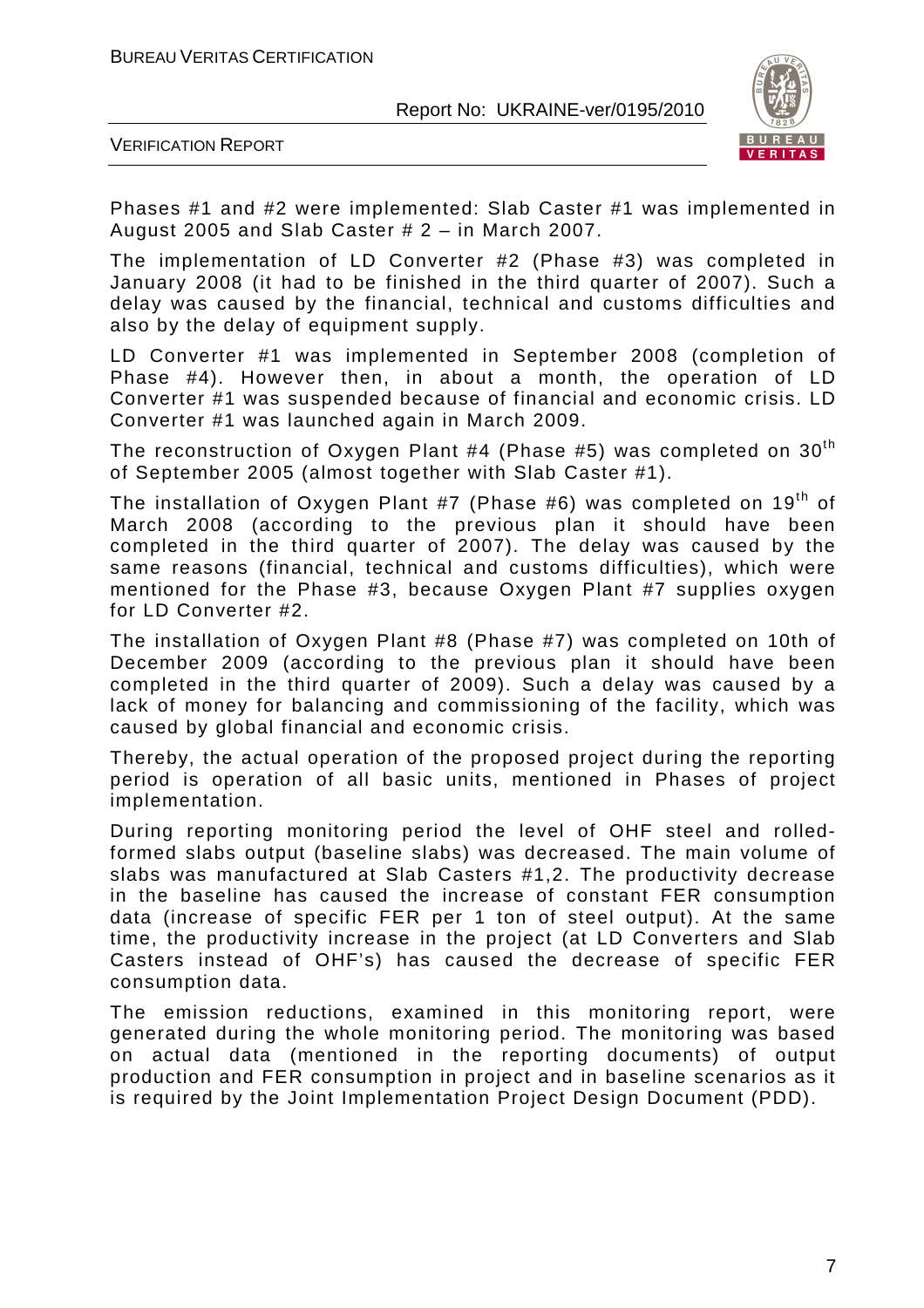



## **3.3 Compliance of the monitoring plan with the monitoring methodology (94-98)**

The monitoring occurred in accordance with the monitoring plan included in the PDD regarding which the determination has been deemed final.

For calculating the emission reductions, key factors, such as Total Steel Output (t), Total Pig Iron Input into Steel Making Process (t), Total Pig Iron Produced (t), Quantity of each fuel (fpi) used in making Pig Iron  $(m^3)$ , Electricity Consumed in producing Pig Iron (MWh), Quantity of each fuel (fio) used in Sintering  $(m^3)$ , Electricity Consumed in Sintering (MWh), Quantity of each fuel (fspi) used in steam production in Pig Iron Production (m<sup>3</sup>), Quantity of each fuel (ffp) used in furnace process (m<sup>3</sup>), Electricity Consumed in furnace process (MWh), Quantity of each fuel (fsp) used in steam production in furnace process  $(m^3)$ , Quantity of each fuel (fca) used in compressed air production in furnace process  $(m^3)$ , Electricity Consumed in making compressed air for the furnace process in steel making (MWh), Quantity of each fuel (fop) used in oxygen production (m<sup>3</sup>), Electricity Consumed in making oxygen (MWh), etc., influencing the baseline emissions and the activity level of the project and the emissions as well as risks associated with the project were taken into account, as appropriate.

Data sources used for calculating emission reductions are clearly identified, reliable and transparent. The calculations of GHG emission reduction are based on the real data of FER consumption both for baseline and project line, according to the methodology. All productivity fluctuations and, therefore, the GHG emission reductions are determined by the market and are not under control by project owner and project developer**.** 

Thereby, actual level of GHG emission reductions within the project, which were received during the reporting period, is a bit lower than it was expected.

Emission factors, including default emission factors, are selected by carefully balancing accuracy and reasonableness, and appropriately justified of the choice. For instance, there is used carbon emission factor for electricity approved by Order of the National Environmental Investment Agency of Ukraine #43 dated 28.03.2011.

According to PDD version 4, emission reductions during third quarter of 2010 monitoring period were expected to be 234 065 t CO2 e. According to Monitoring Report emission reductions achieved are 223 319 t  $CO<sub>2</sub>$ equivalent. The difference in the emission reductions is explained as follows: the actual volumes of emission reductions fully depend on the market situation (please see response on CL02 in the verification protocol of this report).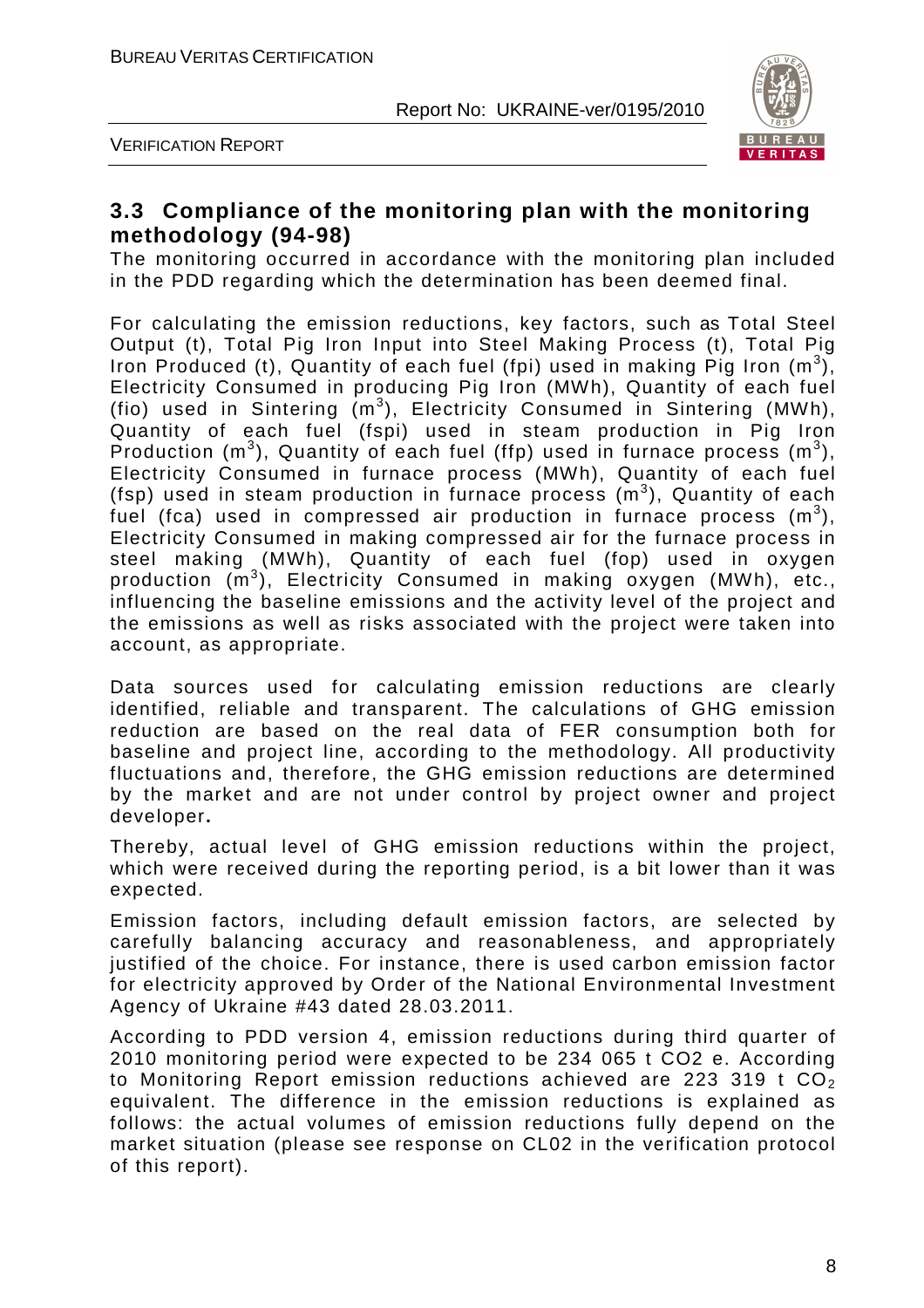

VERIFICATION REPORT

The calculation of emission reductions is based on conservative assumptions and the most plausible scenarios in a transparent manner.

## **3.4 Revision of monitoring plan (99-100)**

Not applicable.

## **3.5 Data management (101)**

The data and their sources, provided in monitoring report, are clearly identified, reliable and transparent.

The implementation of data collection procedures is in accordance with the monitoring plan, including the quality control and quality assurance procedures. These procedures are mentioned in the section "References" of this report.

The function of the monitoring equipment, including its calibration status, is in order.

The evidence and records used for the monitoring are maintained in a traceable manner.

The data collection and management system for the project is in accordance with the monitoring plan. As a fact, the complete data is stored electronically and documented. The necessary procedures have been defined in internal procedures.

The Chief Metrological Specialist of the AISW is in charge for maintenance of the facilities and monitoring equipment as well as for their accuracy required by Regulation PP 229-Э-056-863/02-2005 of "Metrological services of the metallurgical mills" and by "Guiding Metrological Instructions". In case of defect, discovered in the monitoring equipment, the actions of the staff are determined in Guiding Metrological Instructions. The measurements are conducted constantly in automatic regime. Data are collected in the electronic AISW database and in printed documents. Also data are systematized in the documents of the daily, monthly and annually registration. All those documents are saved in the planning-economic department.

The measurement results are being used by the Chief power-engineering specialist department, by the following services and technical staff of the Steel Mill. They are reflected in the technological instructions of production processes regime and also in the "Guiding Metrological Instructions" revised versions. The monitoring data reports and calculations are under the competence of the Chief power engineering specialist assistant in accordance to the interior orders of the Steel Mill.

The management of OJSC "AISW" has organized appropriate staff training to operate the project equipment. Thus, the trainings were conducted at the Ukrainian and foreign plants in order to operate Slab Casters and LD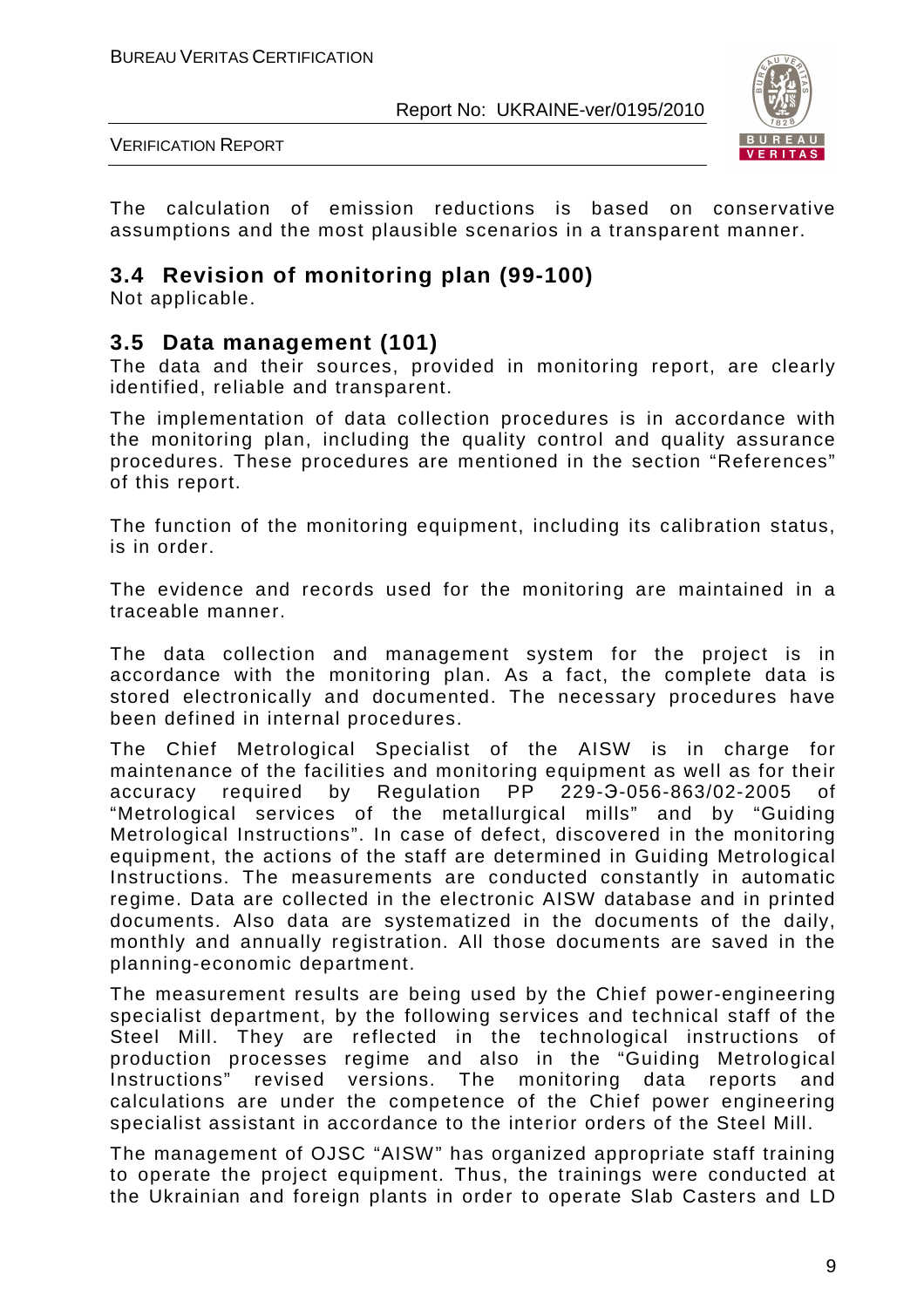

VERIFICATION REPORT

Converters. With the project equipment introduction the workers of OJSC "AISW" have the opportunity to update their working skills, stimulated by the permanent educational theoretical and practical courses at the Steel Plant. The information about the trainings can be given additionally.

## **3.6 Verification regarding programmes of activities (102- 110)**

Not applicable.

## **4 VERIFICATION OPINION**

Bureau Veritas Certification has performed periodic verification of the third quarter 2010 of the project "Revamping and modernization of the Alchevsk Steel Mill, Ukraine" in Alchevsk, Lugansk region, which developed JI specific approach. The verification was performed on the basis of UNFCCC criteria and host country criteria and also on the criteria given to provide for consistent project operations, monitoring and reporting.

The verification consisted of the following three phases: i) desk review of the project design and the baseline and monitoring plan; ii) follow-up interviews with project stakeholders; iii) resolution of outstanding issues and the issuance of the final verification report and opinion.

The management of Institute for Environment and Energy Conservation is responsible for the preparation of the GHG emissions data and the reported GHG emissions reductions of the project on the basis set out within the project Monitoring and Verification Plan indicated in the final PDD version 04. The development and maintenance of records and reporting procedures in accordance with that plan, including the calculation and determination of GHG emission reductions from the project, is the responsibility of the management of the project.

Bureau Veritas Certification verified the Project Monitoring Report version 3 dated 29/03/2011 for the reporting period as indicated below. Bureau Veritas Certification confirms that the project is implemented as planned and described in approved project design documents. Installed equipment being essential for generating emission reduction runs reliably and is calibrated appropriately (see category 2 Documents of the section 5 in this verification report). The monitoring system is in place and the project is generating GHG emission reductions.

Bureau Veritas Certification can confirm that the GHG emission reduction is accurately calculated and is free of material errors, omissions, or misstatements. Our opinion relates to the project's GHG emissions and resulting GHG emissions reductions reported and related to the approved project baseline and monitoring, and its associated documents. Based on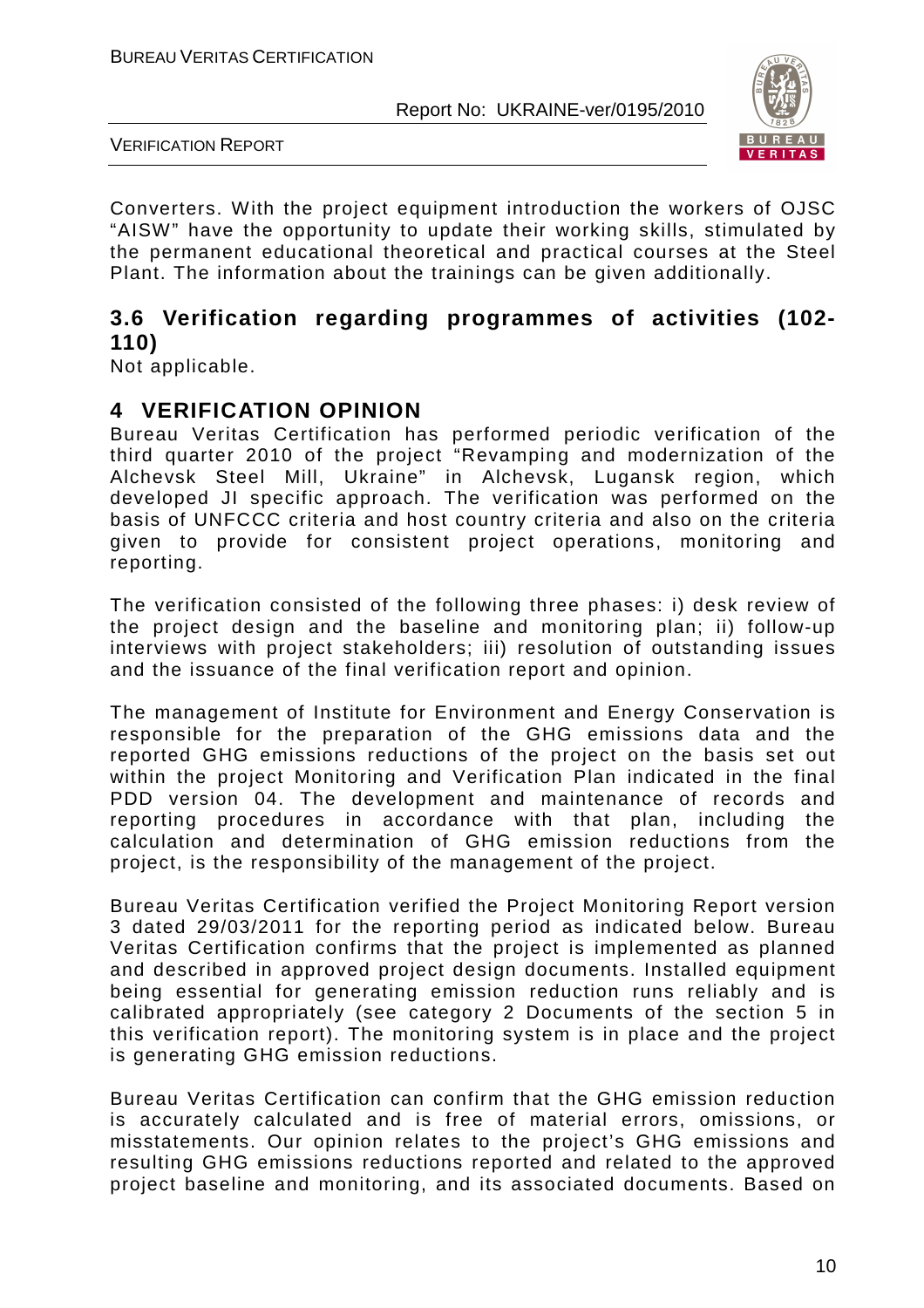

VERIFICATION REPORT

the information we have seen and evaluated, we confirm, with a reasonable level of assurance, the following statement:

Reporting period: From 01/07/2010 to 30/09/2010 Baseline emissions : 2 023 825 t CO2 equivalents. Project emissions : 1 800 506 t CO2 equivalents. Emission Reductions (3<sup>rd</sup> quarter 2010) : 223 319 t CO<sub>2</sub> equivalents.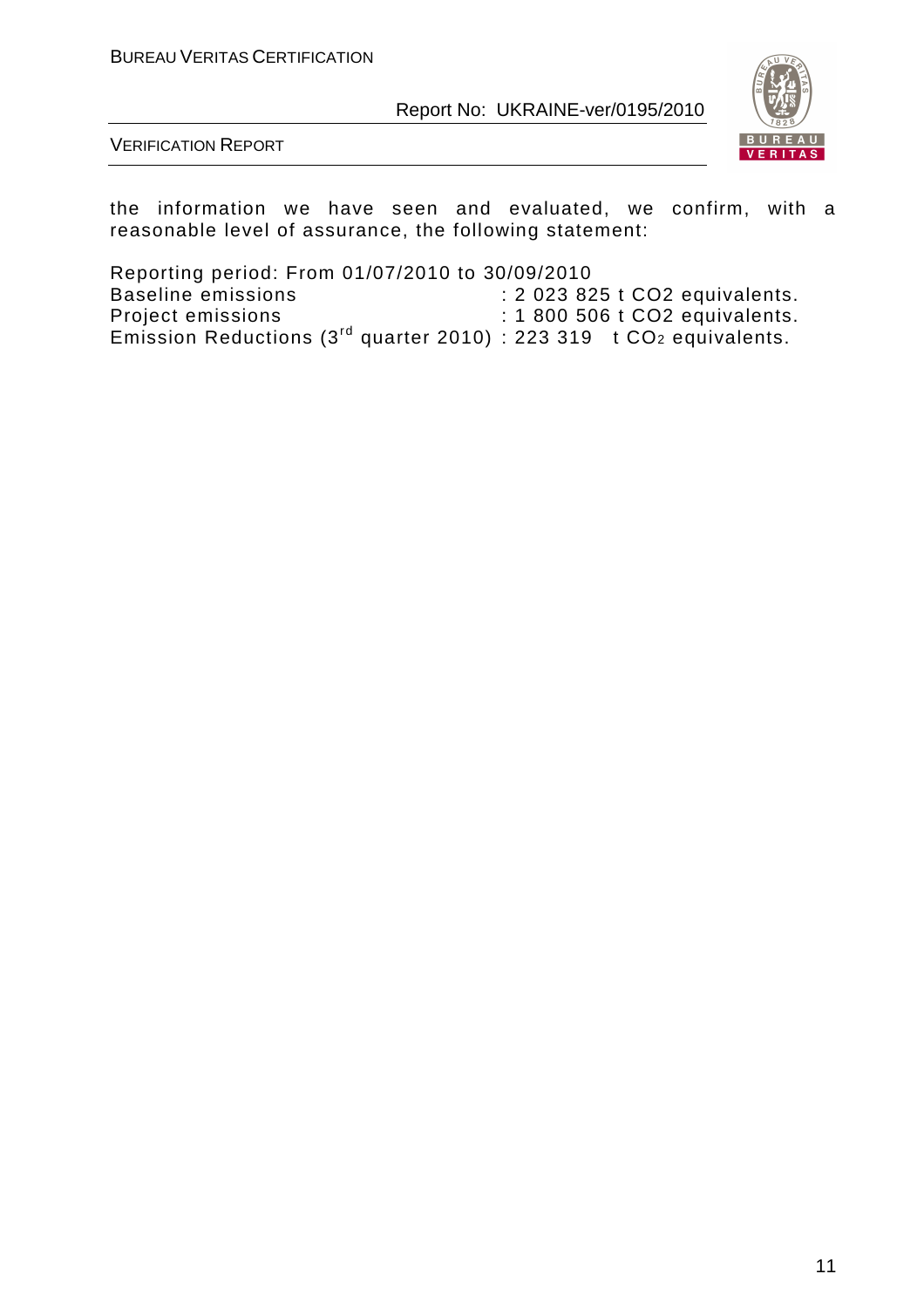

VERIFICATION REPORT

## **5 REFERENCES**

#### **Category 1 Documents:**

Documents provided by Institute for Environmental and Energy Conservation that relate directly to the GHG components of the project.

- /1/ Project Design Document of JI project "Revamping and modernization of the Alchevsk Steel Mill, Ukraine" version 04 dated 30 of March 2008
- /2/ Monitoring report for the 3rd quarter 2010 of the JI project "Revamping and modernization of the Alchevsk Steel Mill, Ukraine", JI Registration Number UA 1000022, version 1 dated 17/11/2010
- /3/ Monitoring report for the 3rd quarter 2010 of the JI project "Revamping and modernization of the Alchevsk Steel Mill, Ukraine", JI Registration Number UA 1000022, version 2 dated 13/01/2011
- /4/ Monitoring report for the 3rd quarter 2010 of the JI project "Revamping and modernization of the Alchevsk Steel Mill, Ukraine", JI Registration Number UA 1000022, version 3 dated 29/03/2011
- /5/ Determination performed by "Climate and Energy" of TÜV Süddeutschland, Report No. 947241 dated 23.04.2008
- /6/ "Early Credit" Verification performed by BVCH, report No. UKRAINE/0007/2008 dated 02.12.2008
- /7/ Initial and first periodic of 2008 verification performed by BVCH, report No. UKRAINE/0024/2008, dated 29.05.2009
- /8/ 1 1<sup>st</sup> quarter of 2009 verification performed by BVCH, report No. UKRAINE/0051/2009, dated 19.10.2009
- /9/ 2  $2^{nd}$  quarter of 2009 verification performed by BVCH, report No. UKRAINE/0051/2009, dated 15.01.2010
- /10/ 3<sup>rd</sup> quarter of 2009 verification performed by BVCH, report No. UKRAINE/0089/2010, dated 16.02.2010
- /11/  $4^{\text{th}}$  quarter of 2009 verification performed by BVCH, report No. UKRAINE/0110/2010, dated 27.08.2010
- /12/ 1<sup>st</sup> quarter of 2010 verification performed by BVCH, report No. UKRAINE/0178/2010, dated 16.11.2010
- /13/ 2<sup>nd</sup> quarter of 2010 verification performed by BVCH, report No. UKRAINE-ver/0194/2010, dated 10.02.2011
- /14/ Letter of Approval of National Environmental Investment Agency of Ukraine, № 540/23/7 from 29.07.2008
- /15/ Approval of Voluntary participation in a Joint Implementation project of Ministry of Economical Affairs in Netherlands №2007JI03, dated 25 of October 2007

#### **Category 2 Documents:**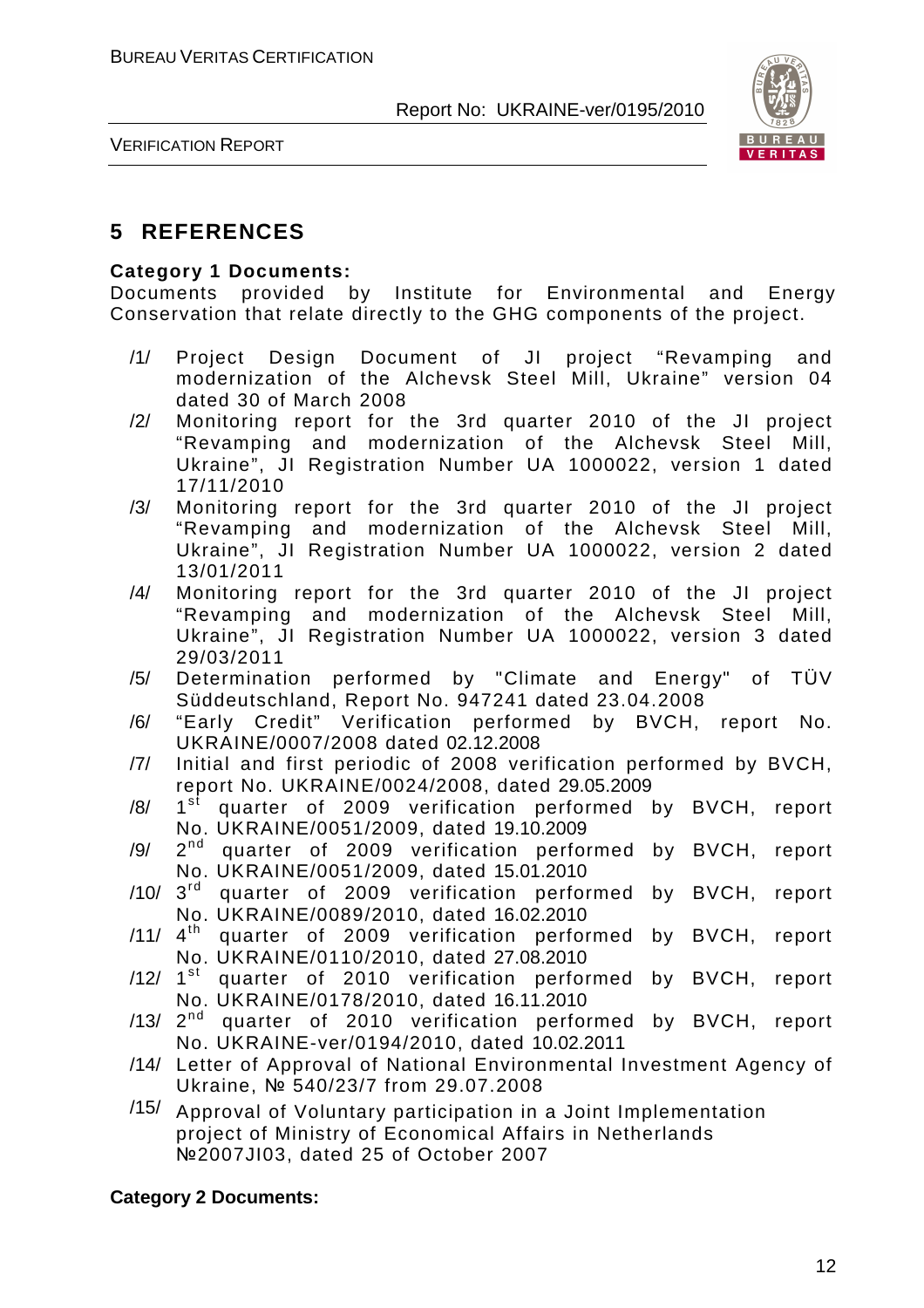



Background documents related to the design and/or methodologies employed in the design or other reference documents.

- /1/ Passport. Car mechanical scales. Reg.No.0084(0202). Verification dated 25.03.2010
- /2/ Passport. Car electronic tensometric scales. Reg.No.215(0228). Verification dated 25.03.2010
- /3/ Passport No.081. Conveyor tensometric scales/ Reg No67. Calibration dated 08.07.2010
- /4/ Passport No 034. Car scales. Reg. No1. Calibration dated 13.12.2010
- /5/ Passport. No 037. Car scales. Calibration dated 15.12.2010
- /6/ Passport. Car scales. Reg No 18. Dated 5.06.2000
- /7/ Passport. Car scales. Reg No 12
- /8/ Passport No 184. Technological scales. Reg No 07050. Calibration dated 29.01.2010
- /9/ Passport No 185. Technological scales. Reg No 07053. Calibration dated 29.01.2010
- /10/ Passport No 186. Technological scales. Reg No 07054. Calibration dated 29.01.2010
- /11/ Passport. Car tensometric scales. Reg.No 08001(0233). Verification dated 26.03.2010
- /12/ Passport. Car tensometric scales. Reg.No 08002(0232). Verification dated 26.03.2010
- /13/ Passport. Car tensometric scales. Reg.No 61(0231). Verification dated 24.09.2010
- /14/ Passport. Car tensometric scales. Reg.No 15(0227). Verification dated 24.09.2010
- /15/ Passport. Car tensometric scales. Reg.No 213(0226). Verification dated 09.12.2010
- /16/ Passport. Car electronic tensometric scales. Reg.No 16. Verification dated 09.07.2010
- /17/ Provision No 229-056-3186/02-2008 about metrological service of the plant dated 06.06.2008
- /18/ Certificate of approval No 06544-5-2-26-ГОМС dated 21.04.2008. Reg. No 06544-2-4-12-КЛ
- /19/ Order No 955 about training of personnel in 2010 dated 31.12.2009
- /20/ Parameters of production, consumption of oxygen, nitrogen and argon dated 15.12.2010
- /21/ Parameters of production, consumption of oxygen, nitrogen and argon dated 15.11.2010
- /22/ Report on atmosphere air protection in II quarter 2010
- /23/ Report on atmosphere air protection in III quarter 2010
- /24/ Measurement instrumentation data dated 15.12.2010
- /25/ Certificate ISO 9001:2008 Reg.No.75 100 60044 dated 20.06.2010
- /26/ Certificate of management systems acceptance ISO 14001:2004 Reg. No. ТІС 15 104 10706
- /27/ Logbook PUT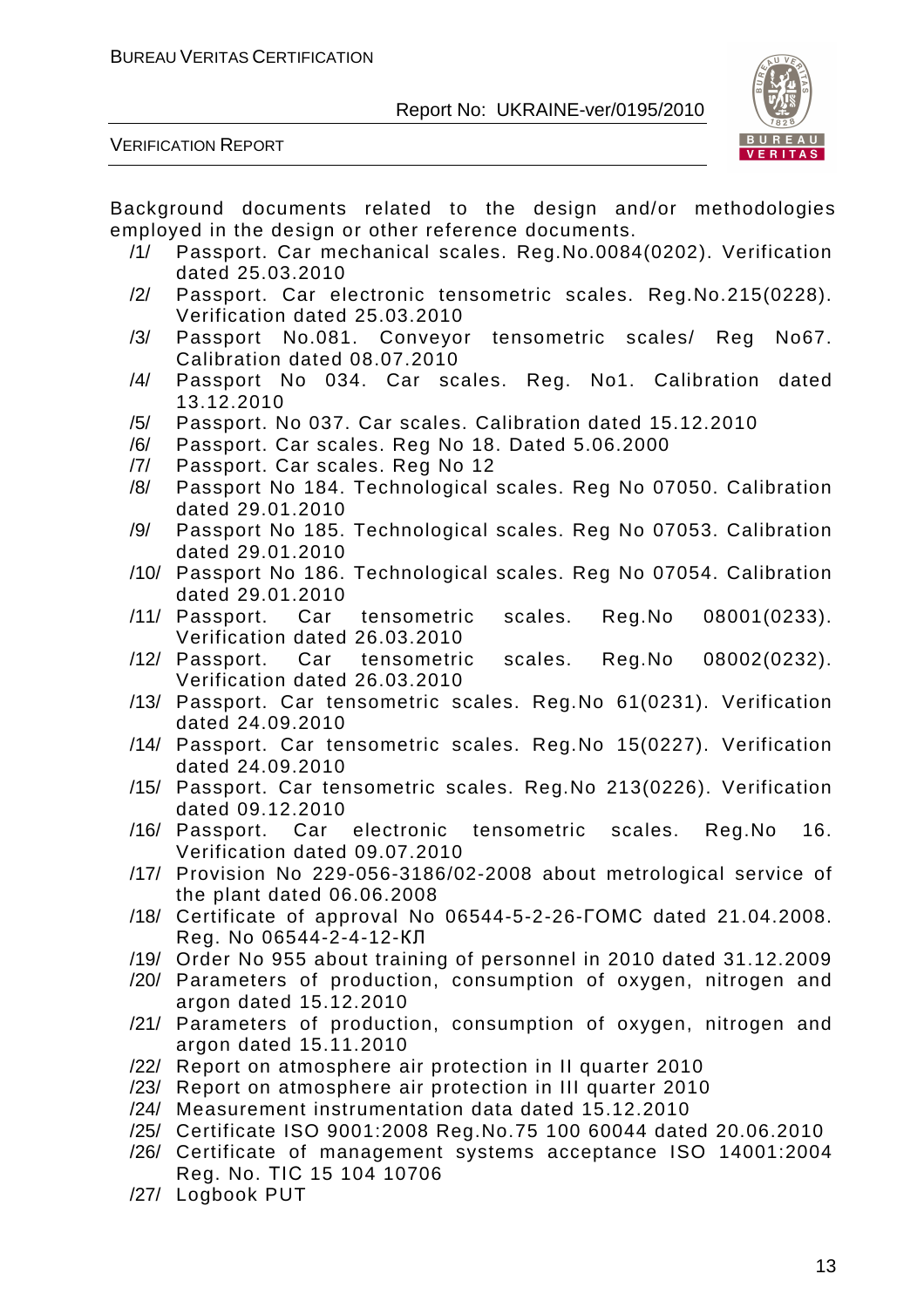

- /28/ Passport. Measuring channel that measures natural gas flow. Reg.№18869 (378300) dated 08.08.2003. Verification dated dated 02.08.2010
- /29/ Passport. Boiler 2. Reg.No.378300 dated 01.2009. Verification dated 02.08.2010
- /30/ Passport. Measuring-converting instrument of differential pressure. Reg.№159056 (93029). Calibration dated 18.05.2010
- /31/ Passport. Measuring channel that measures furnace gas flow. Reg.№93029 (159056). Verification dated 12.05.2010
- /32/ Passport. Measuring channel that measures natural gas flow. Reg.№09942204 (52206). Calibration dated 16.09.2010
- /33/ Passport. Measuring channel that measures gas flow. Reg.№52206 (09942204). Verification dated 16.09.10
- /34/ Passport. Measuring channel that measures gas flow. Reg.№266668 (2039). Verification dated 11.03.10
- /35/ Logbook Martin
- /36/ Passport. Measuring channel that measures gas flow. Reg.№18360 (84998) dated 04.2009. Verification dated 20.04.10
- /37/ Passport. Measuring channel that measures gas flow. Reg.№84998 (161520)(18360) dated 03.2005. Verification dated 12.03.05
- /38/ Passport. Measuring channel that measures gas flow. Reg.№18347 (85016) dated 04.2009. Verification dated 20.04.10
- /39/ Passport. Measuring channel that measures gas flow. Reg.№85016 (161519)(18347) dated 03.2005. Verification dated 12.03.05
- /40/ Passport. Measuring channel that measures gas flow. Reg.№ 916627701 dated 11.01.08. Verification dated 09.02.10
- /41/ Passport. Measuring channel that measures natural gas flow. Reg.№ 1104, 916627701, 916627690, 11-1154 Verification dated 21.01.10
- /42/ Passport. Measuring channel that measures natural gas flow. Reg.№1059 (3к), 91FC04555, 222932 dated 28.01.2010. Verification dated 28.01.10
- /43/ Passport. Flow meter. Reg.№91FC04555. Verification dated 22.01.10
- /44/ Passport. Natural gas flow meter. Reg.№463065 dated 11.2008. Verification dated 13.05.10
- /45/ Passport. Measuring channel that measures natural gas flow. Reg.№463065, 304879 dated 03.2009. Verification dated 30.07.10
- /46/ Passport. Measuring channel that measures natural gas flow. Reg.№10334, 000225. dated 09.2008. Verification dated 23.08.10
- /47/ Passport. Measuring channel that measures natural gas flow. Reg.№000225, 10334 dated 09.2008. Verification dated 23.08.10
- /48/ Passport. Measuring channel that measures mixture flow. Reg.№18874. dated 12.2008. Verification dated 11.06.10
- /49/ Passport. Flow meter. Reg.№105217, 18874 dated 23.08.2001. Verification dated 11.06.2010
- /50/ Passport. Flow meter. Reg.№308530, 51236 dated 12.2008.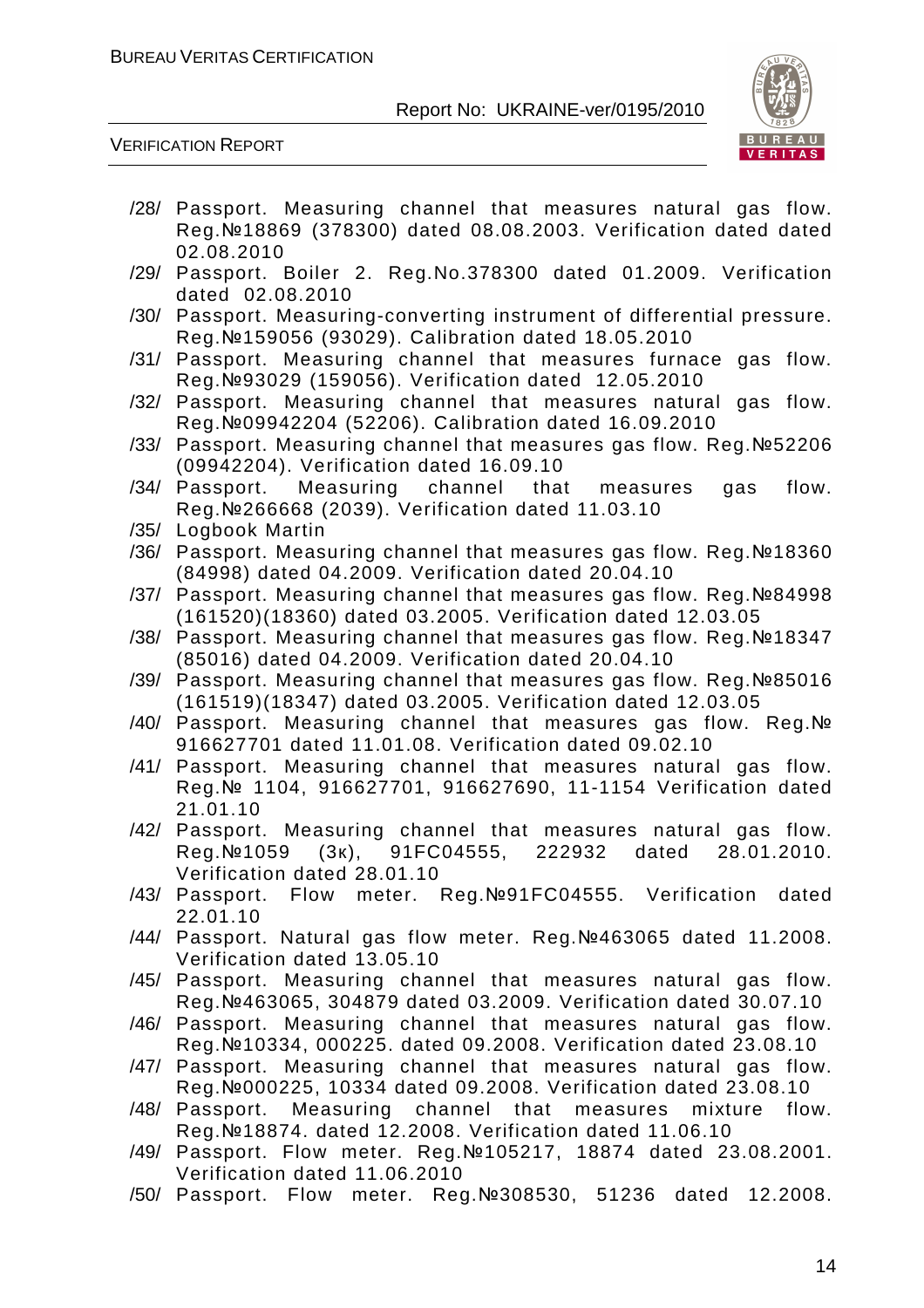

VERIFICATION REPORT

Verification dated 11.03.2010

- /51/ Passport. Flow meter. Reg.№51236, 308530. dated 08.02.2006. Verification dated 06.01.2010
- /52/ Data on measuring of flow and level of substances.
- /53/ List of measuring instruments that are in operation and should be verificated in 2010
- /54/ Logbook "Monthly balance of gases". Furnace gas. Coke gas. Natural gas.
- /55/ Logbook "Balance of heat-power energy and compressed air" Compressed air. Heat-power energy.
- /56/ Logbook "Statistic reporting of 11-МТП". II quarter. III quarter.

#### **Persons interviewed:**

List persons interviewed during the verification or persons that contributed with other information that are not included in the documents listed above.

- /1/ V. Mosolov Deputy Director General
- /2/ P. Sydorov Chief metrologist of AISW
- /3/ I. Nikolaev Chief of sintering and blast-furnace laboratory of CRL
- /4/ A. Skliar Deputy chief of sintering and blast-furnace laboratory of CRL
- /5/ V. Pavlonikov Head of technical department of CCD
- /6/ A. Besshtankin Deputy chief of SBFS on technology
- /7/ A. Lomakin Senior foreman of converter shop
- /8/ T. Goncharenko Lead economist PED of AISW management
- /9/ V. Ageeva Chief of the laboratory analytical control of DEP
- /10/ N. Medkova Chief of training department
- /11/ O. Timoshenko Deputy chief of the scale devices and technology shop at OJSC "AISW"
- /12/ V. Vovchak Director of Institute for Environment and Energy Conservation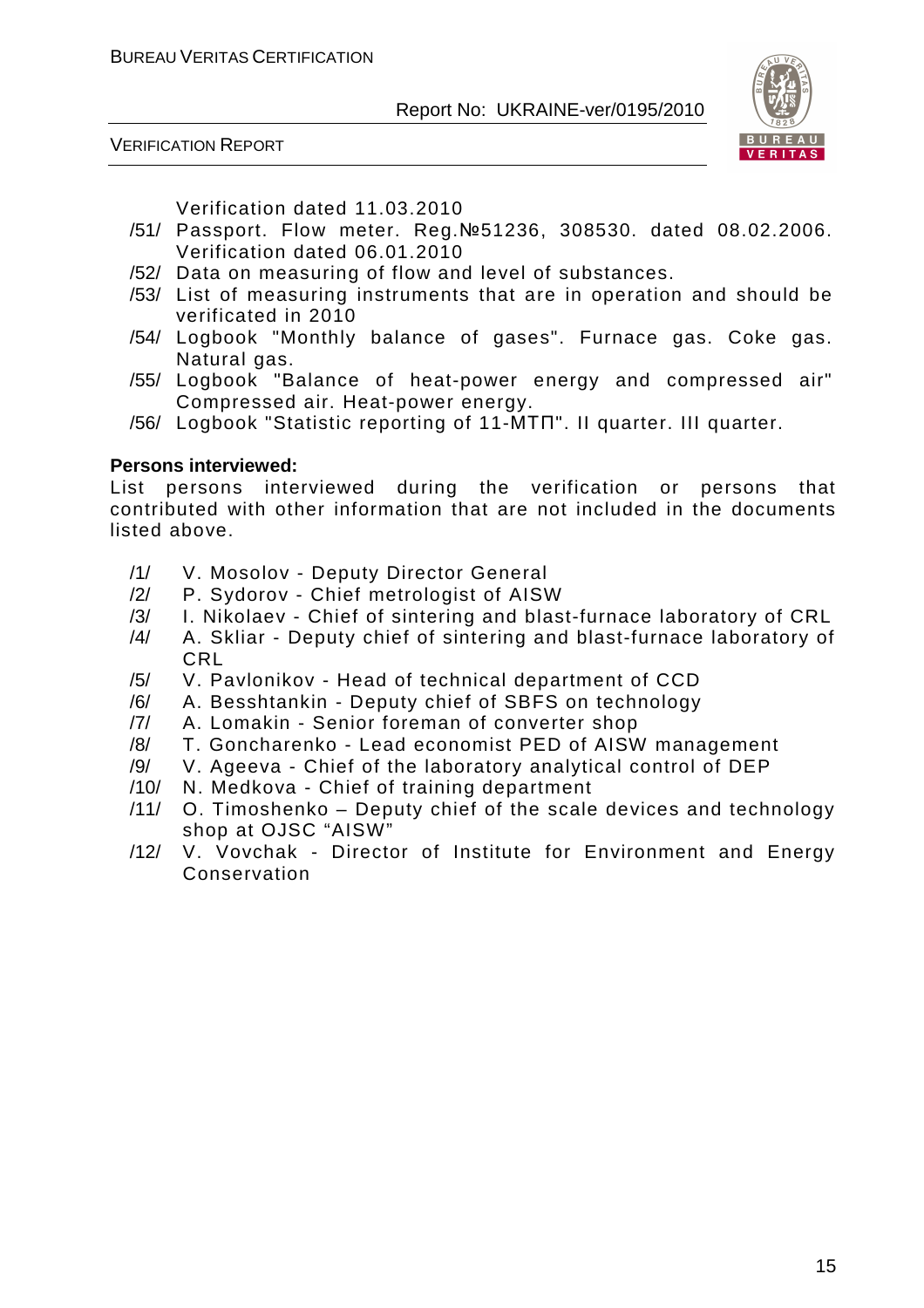

### VERIFICATION REPORT

## APPENDIX A: COMPANY PROJECT VERIFICATION PROTOCOL

#### **Table 1 Check list for verification, according to the JOINT IMPLEMENTATION DETERMINATION AND VERIFICATION MANUAL (Version 01)**

|                                | <b>Check Item</b>                                                                                                                                                                                                                                                              | <b>Initial finding</b>                                                                                                                                                                                                                                  | <b>Response from</b>    | <b>Review of</b>                     |                   |
|--------------------------------|--------------------------------------------------------------------------------------------------------------------------------------------------------------------------------------------------------------------------------------------------------------------------------|---------------------------------------------------------------------------------------------------------------------------------------------------------------------------------------------------------------------------------------------------------|-------------------------|--------------------------------------|-------------------|
| <b>DVM</b><br><b>Paragraph</b> |                                                                                                                                                                                                                                                                                |                                                                                                                                                                                                                                                         | project<br>participants | project<br>participants'<br>response | <b>Conclusion</b> |
|                                | <b>Project approvals by Parties involved</b>                                                                                                                                                                                                                                   |                                                                                                                                                                                                                                                         |                         |                                      |                   |
| 90                             | Has the DFPs of at least one Party involved,<br>other than the host Party, issued a written<br>project approval when submitting the first<br>verification report to the secretariat for<br>publication in accordance with paragraph 38 of<br>the JI guidelines, at the latest? | LoAs from both Parties involved in the<br>project have been issued by the<br>respective NFPs.                                                                                                                                                           | N/a                     | N/a                                  | <b>OK</b>         |
| 91                             | Are all the written project approvals by Parties<br>involved unconditional?                                                                                                                                                                                                    | The written project approvals by<br>Parties involved are unconditional as<br>they explicitly state the name of the<br>legal entity involved in the JI project                                                                                           | N/a                     | N/a                                  | <b>OK</b>         |
| <b>Project implementation</b>  |                                                                                                                                                                                                                                                                                |                                                                                                                                                                                                                                                         |                         |                                      |                   |
| 92                             | Has the project been implemented in<br>accordance with the PDD regarding which the<br>determination has been deemed final and is so<br>listed on the UNFCCC JI website?                                                                                                        | Implementation of the project activity<br>is realized according to the project<br>implementation schedule.<br>There are no deviations or revisions                                                                                                      | N/a                     | N/a                                  | OK                |
|                                |                                                                                                                                                                                                                                                                                | to the determined PDD.                                                                                                                                                                                                                                  |                         |                                      |                   |
| 93                             | What is the status of operation of the project<br>during the monitoring period?                                                                                                                                                                                                | According to the PDD, there are<br>seven phases for implementation in<br>the JI project.<br>Monitoring report indicated the current<br>status of the project activity<br>implementation. Based on indicated<br>materials, there is known that all basic | N/a                     | N/a                                  | OK                |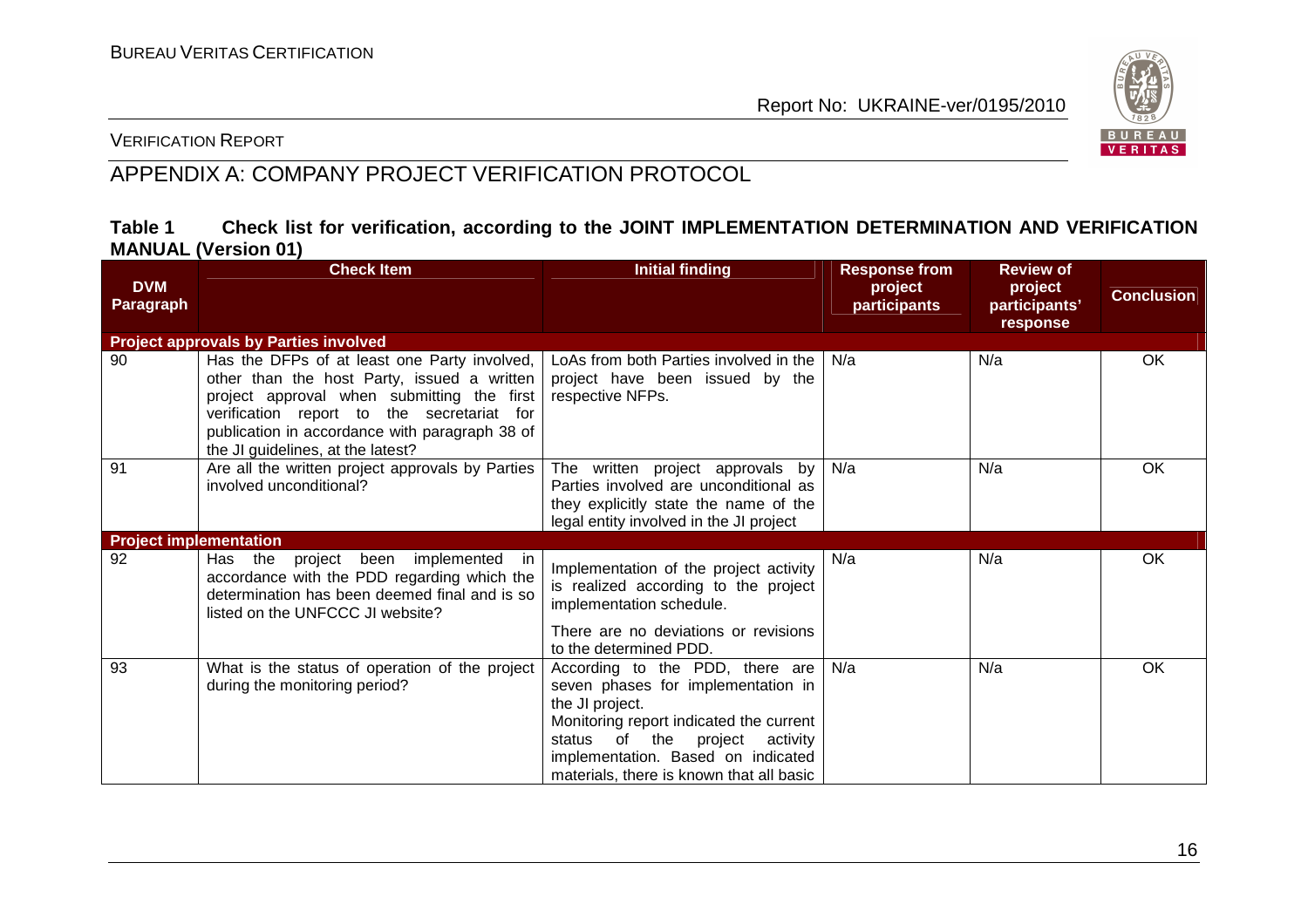

| <b>DVM</b><br>Paragraph | <b>Check Item</b>                                                                                                                                                                                                                                                                                                                                                    | <b>Initial finding</b>                                                                                                                                                                                                                                                                                                                                                                                            | <b>Response from</b><br>project<br>participants | <b>Review of</b><br>project<br>participants'<br>response | <b>Conclusion</b> |
|-------------------------|----------------------------------------------------------------------------------------------------------------------------------------------------------------------------------------------------------------------------------------------------------------------------------------------------------------------------------------------------------------------|-------------------------------------------------------------------------------------------------------------------------------------------------------------------------------------------------------------------------------------------------------------------------------------------------------------------------------------------------------------------------------------------------------------------|-------------------------------------------------|----------------------------------------------------------|-------------------|
|                         |                                                                                                                                                                                                                                                                                                                                                                      | units were operational in the reporting<br>period.<br>During monitoring period the level of<br>OHF steel and rolled-formed slabs<br>(baseline<br>slabs)<br>output<br>was<br>decreased. The main volume of slabs<br>was manufactured at Slab Casters<br>#1,2.<br>The value of emission reduction<br>achieved for the third quarter 2010<br>makes 223 319 t CO2 e and that one<br>estimated in PDD - 234 065 t CO2. |                                                 |                                                          |                   |
|                         | <b>Compliance with monitoring plan</b>                                                                                                                                                                                                                                                                                                                               |                                                                                                                                                                                                                                                                                                                                                                                                                   |                                                 |                                                          |                   |
| 94                      | Did the monitoring occur in accordance with the<br>monitoring plan included in the PDD regarding<br>which the determination has been deemed final<br>and is so listed on the UNFCCC JI website?                                                                                                                                                                      | The monitoring process at OJSC<br>"AISW" is carried out in accordance<br>with the monitoring plan included in<br>the registered PDD version 04 dated<br>30.03.2008.<br>Data used for calculation of emissions<br>reduction based on information that<br>confirmed<br>"AISW"<br><b>OJSC</b><br>by<br>documents.                                                                                                    | N/a                                             | N/a                                                      | OK                |
| 95(a)                   | For calculating the emission reductions or<br>enhancements of net removals, were key<br>factors, e.g. those listed in 23 (b) (i)-(vii) above,<br>influencing the baseline emissions or net<br>removals and the activity level of the project<br>and the emissions or removals as well as risks<br>associated with the project taken into account,<br>as appropriate? | According to the monitoring report,<br>there is taken into account key factors<br>(such as emission factor of the fuel,<br>emission<br>factor<br>for<br>electricity<br>consumption, default emission factors<br>etc.), production level, amount of the<br>fuel consumption, market situation<br>and other risks associated with the<br>implementation of the project activity                                     | N/a                                             | N/a                                                      | OK                |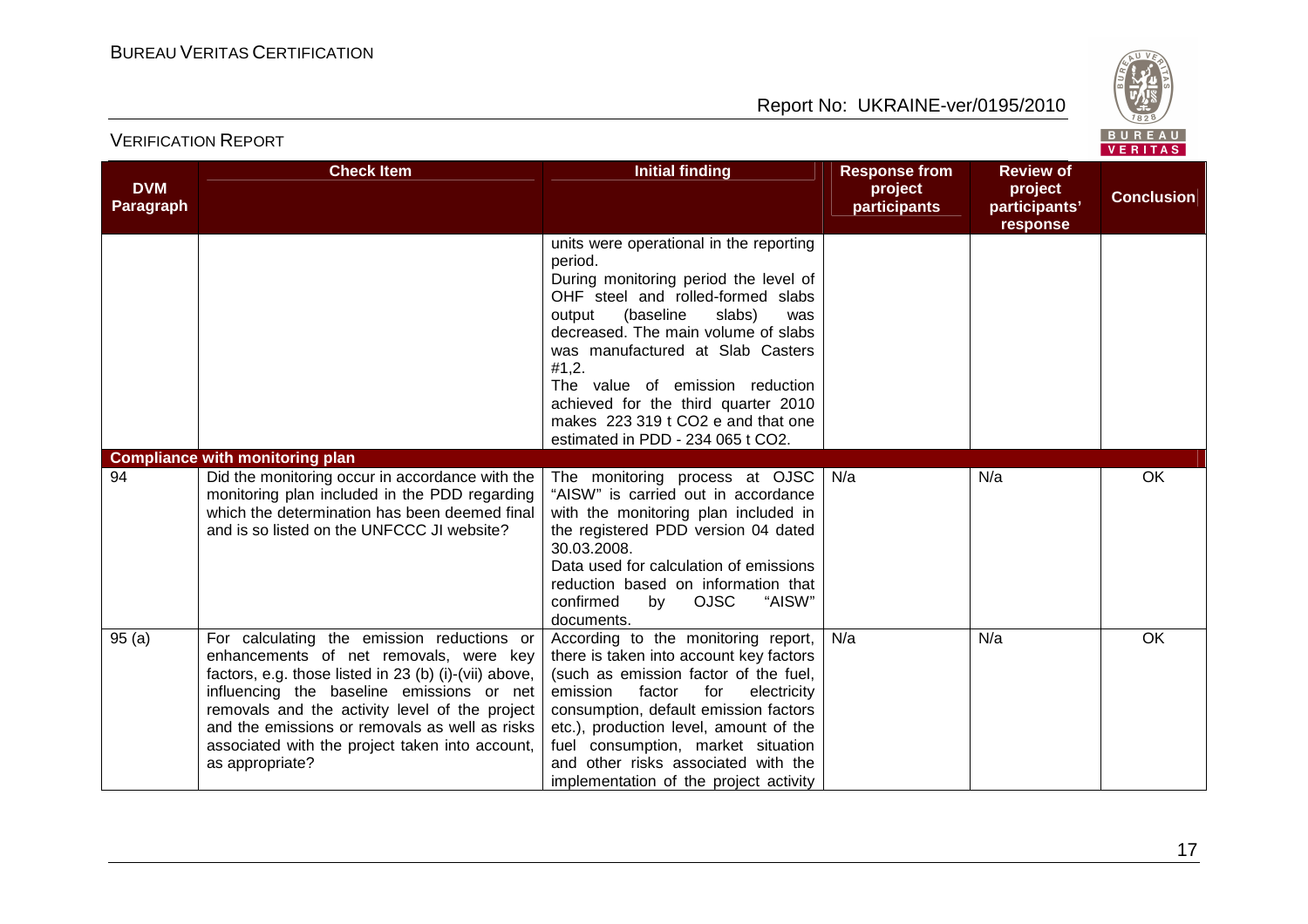

| <b>DVM</b><br>Paragraph | <b>Check Item</b>                                                                                                                                                                                                                                                 | <b>Initial finding</b>                                                                                                                                                                                                                                                                                                                                                                                                                                                      | <b>Response from</b><br>project<br>participants                                                                                                                                                                                                                                                                                   | <b>Review of</b><br>project<br>participants'<br>response                              | <b>Conclusion</b> |
|-------------------------|-------------------------------------------------------------------------------------------------------------------------------------------------------------------------------------------------------------------------------------------------------------------|-----------------------------------------------------------------------------------------------------------------------------------------------------------------------------------------------------------------------------------------------------------------------------------------------------------------------------------------------------------------------------------------------------------------------------------------------------------------------------|-----------------------------------------------------------------------------------------------------------------------------------------------------------------------------------------------------------------------------------------------------------------------------------------------------------------------------------|---------------------------------------------------------------------------------------|-------------------|
|                         |                                                                                                                                                                                                                                                                   | that can influence to the baseline and<br>project<br>emission,<br>and<br>emission<br>reduction due to the JI project.                                                                                                                                                                                                                                                                                                                                                       |                                                                                                                                                                                                                                                                                                                                   |                                                                                       |                   |
| 95(b)                   | Are data sources used for calculating emission<br>reductions or enhancements of net removals<br>clearly identified, reliable and transparent?                                                                                                                     | Data sources used for calculating<br>emission reductions<br>are clearly<br>identified, reliable and transparent. On<br>site responsible person register data<br>from the measurement equipments<br>and fixed monitoring data to logbooks.<br>Moreover, there is general database<br>of recording data. As a fact, this<br>database is maintained by Deputy of<br>power engineer of OJSC "AISW".                                                                             | N/a                                                                                                                                                                                                                                                                                                                               | N/a                                                                                   | <b>OK</b>         |
| 95(c)                   | Are emission factors, including default emission<br>factors, if used for calculating the emission<br>reductions or enhancements of net removals,<br>selected by carefully balancing accuracy and<br>reasonableness, and appropriately justified of<br>the choice? | In this project different types of<br>emission factors (EF) are used for<br>calculation of emission reduction due<br>to the project activity. For instance,<br>there are used EF of the natural gas,<br>EF for electricity consumption, and<br>other default emissions factors.<br>Clarification Request 01 (CL01).<br>Please indicate in the Monitoring<br>report the sources of emission factors<br>and state whether the last ones were<br>selected in a reasonable way. | <b>Response</b><br>on<br>CL01. Sources of<br>emission<br>factors<br>are now included<br>in the<br>modified<br>monitoring report<br>(version 2 dated<br>13/01/2011).<br>Carbon emission<br>factors from coke,<br>coal, natural gas,<br>limestone,<br>and<br>dolomite<br>combustion are in<br>accordance<br>with<br>1996<br>Revised | Conclusion<br>on<br>CL01. Additional<br>information was<br>added. Issue is<br>closed. | OK                |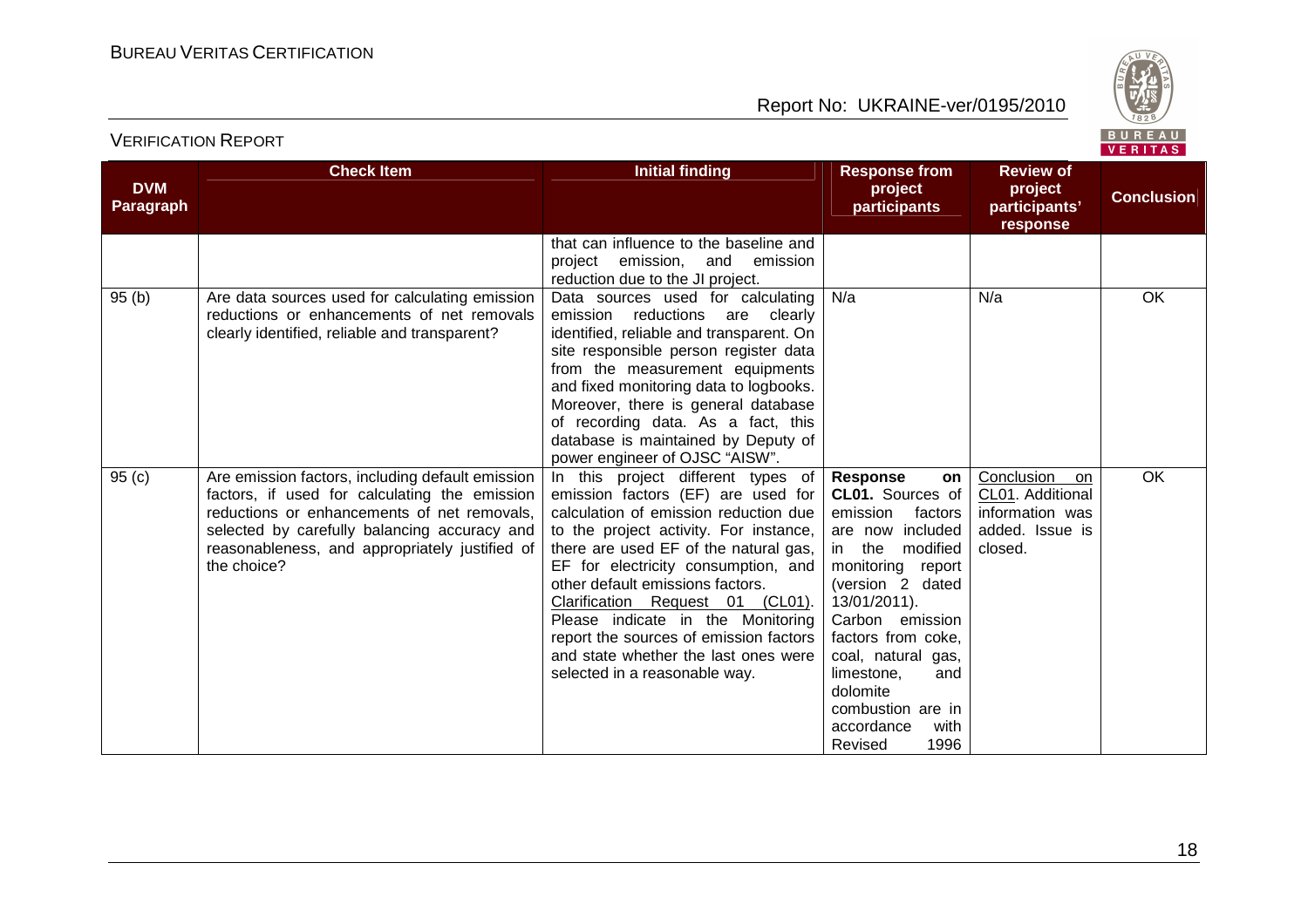VERIFICATION REPORT

## Report No: UKRAINE-ver/0195/2010



| <b>DVM</b><br>Paragraph | <b>Check Item</b> | <b>Initial finding</b> | <b>Response from</b><br>project<br>participants | <b>Review of</b><br>project<br>participants'<br>response | <b>Conclusion</b> |
|-------------------------|-------------------|------------------------|-------------------------------------------------|----------------------------------------------------------|-------------------|
|                         |                   |                        | <b>IPCC</b><br>Guidelines                       |                                                          |                   |
|                         |                   |                        | for<br>National                                 |                                                          |                   |
|                         |                   |                        | Greenhouse Gas                                  |                                                          |                   |
|                         |                   |                        | Inventories (IPCC                               |                                                          |                   |
|                         |                   |                        | 1996).                                          |                                                          |                   |
|                         |                   |                        | Generally<br>both                               |                                                          |                   |
|                         |                   |                        | 1996 and 2006                                   |                                                          |                   |
|                         |                   |                        | <b>IPCC</b> Guidelines                          |                                                          |                   |
|                         |                   |                        | refer to national                               |                                                          |                   |
|                         |                   |                        | greenhouse gas<br>inventories but not           |                                                          |                   |
|                         |                   |                        | to JI projects.                                 |                                                          |                   |
|                         |                   |                        | Apart from this,                                |                                                          |                   |
|                         |                   |                        | IPCC 1996 has a                                 |                                                          |                   |
|                         |                   |                        | lack<br>of<br>data                              |                                                          |                   |
|                         |                   |                        | the<br>regarding                                |                                                          |                   |
|                         |                   |                        | project parameters                              |                                                          |                   |
|                         |                   |                        | that are used in                                |                                                          |                   |
|                         |                   |                        | the<br>monitoring                               |                                                          |                   |
|                         |                   |                        | report.                                         |                                                          |                   |
|                         |                   |                        | Therefore, in case                              |                                                          |                   |
|                         |                   |                        | of data absence in                              |                                                          |                   |
|                         |                   |                        | IPCC 1996 some                                  |                                                          |                   |
|                         |                   |                        | parameters<br>are                               |                                                          |                   |
|                         |                   |                        | covered by<br>data                              |                                                          |                   |
|                         |                   |                        | that<br>are                                     |                                                          |                   |
|                         |                   |                        | collectively<br>given<br>in IPCC                |                                                          |                   |
|                         |                   |                        | 2006<br>Guidelines<br>for                       |                                                          |                   |
|                         |                   |                        | National                                        |                                                          |                   |
|                         |                   |                        | Greenhouse<br>Gas                               |                                                          |                   |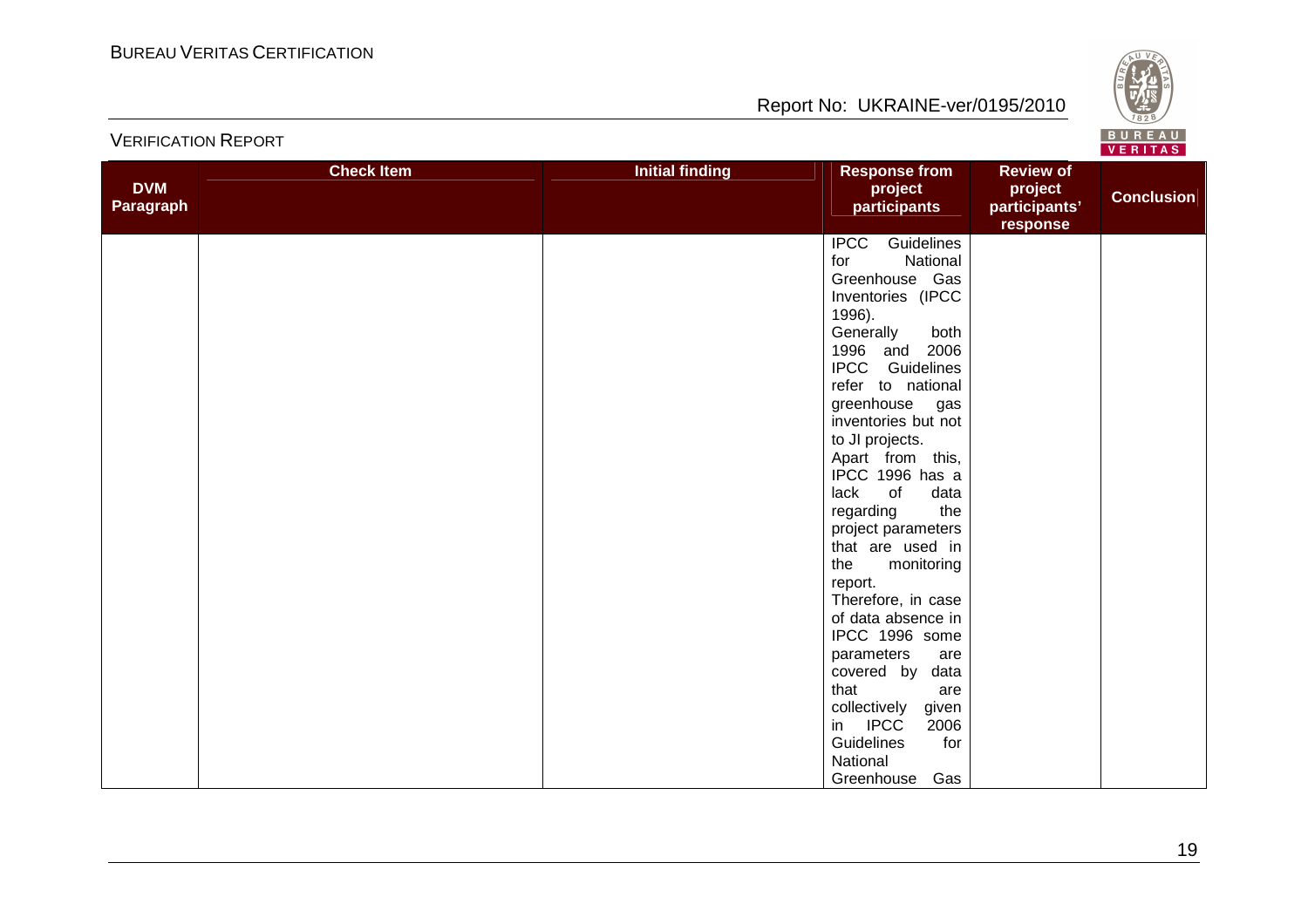

|            | <b>Check Item</b> | <b>Initial finding</b> | <b>Response from</b>                   | <b>Review of</b>          |                   |
|------------|-------------------|------------------------|----------------------------------------|---------------------------|-------------------|
| <b>DVM</b> |                   |                        | project                                | project                   | <b>Conclusion</b> |
| Paragraph  |                   |                        | participants                           | participants'<br>response |                   |
|            |                   |                        | Inventories (IPCC                      |                           |                   |
|            |                   |                        | 2006), because it                      |                           |                   |
|            |                   |                        | is developed more                      |                           |                   |
|            |                   |                        | precisely<br>and                       |                           |                   |
|            |                   |                        | considered to be                       |                           |                   |
|            |                   |                        | more                                   |                           |                   |
|            |                   |                        | conservative.                          |                           |                   |
|            |                   |                        | Together with this,                    |                           |                   |
|            |                   |                        | other JI projects*                     |                           |                   |
|            |                   |                        | are using emission                     |                           |                   |
|            |                   |                        | factors for different                  |                           |                   |
|            |                   |                        | fuel and energy                        |                           |                   |
|            |                   |                        | resources                              |                           |                   |
|            |                   |                        | production which<br>based<br>are<br>on |                           |                   |
|            |                   |                        | <b>IPCC</b><br>2006                    |                           |                   |
|            |                   |                        | guidelines in their                    |                           |                   |
|            |                   |                        | calculations.                          |                           |                   |
|            |                   |                        | Alternatively,<br>we                   |                           |                   |
|            |                   |                        | believe that that                      |                           |                   |
|            |                   |                        | the<br>mentioned                       |                           |                   |
|            |                   |                        | emission<br>above                      |                           |                   |
|            |                   |                        | can be<br>factors                      |                           |                   |
|            |                   |                        | calculated<br>based                    |                           |                   |
|            |                   |                        | actual<br>on                           |                           |                   |
|            |                   |                        | data<br>production                     |                           |                   |
|            |                   |                        | from coke and                          |                           |                   |
|            |                   |                        | pellets producers                      |                           |                   |
|            |                   |                        | in Ukraine, but it is                  |                           |                   |

\* JI project at Azovsteel has already received letter of approval from the government of Ukraine.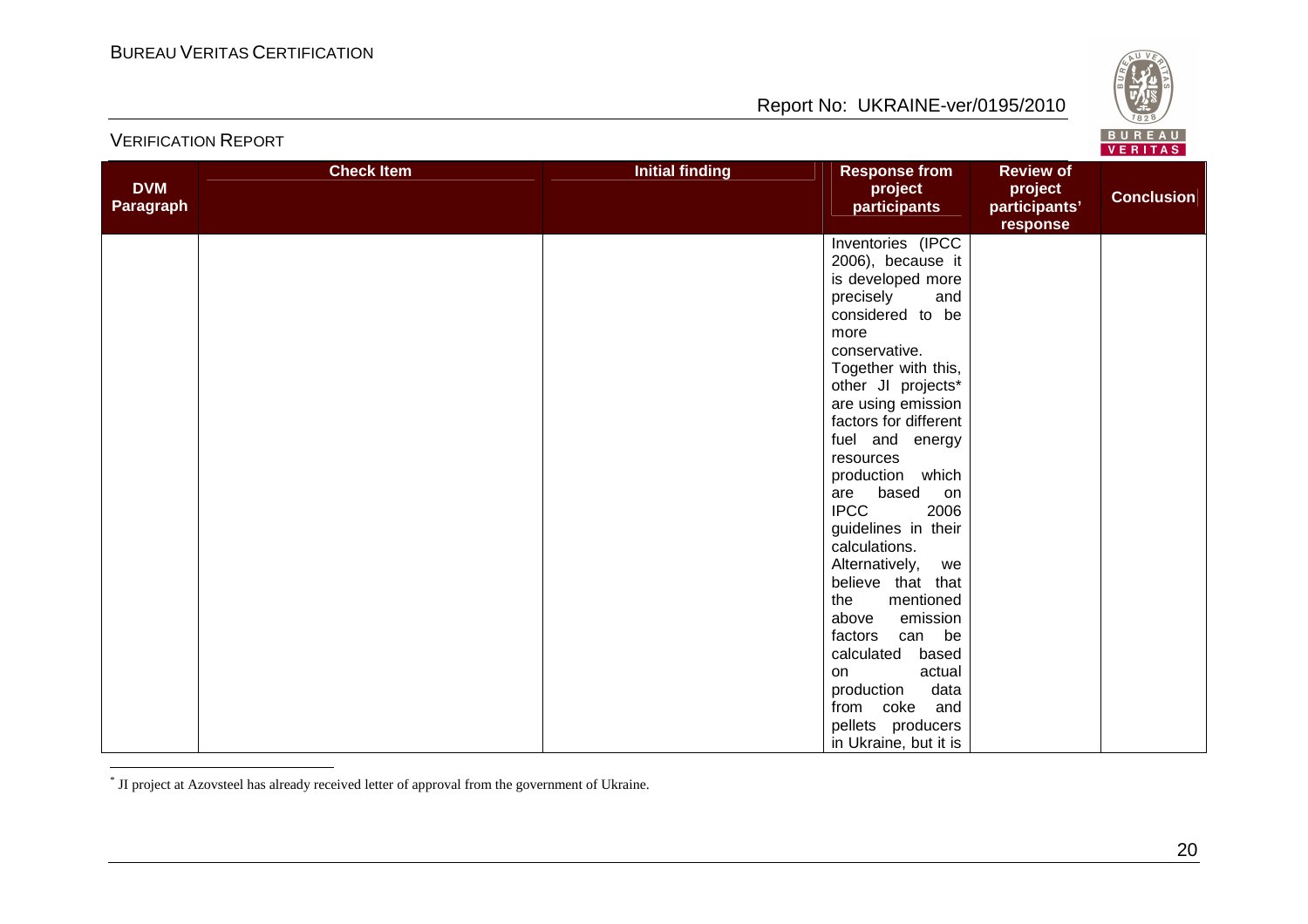



| <b>DVM</b><br>Paragraph | <b>Check Item</b>                            | <b>Initial finding</b>                 | <b>Response from</b><br>project<br>participants | <b>Review of</b><br>project<br>participants' | <b>Conclusion</b> |
|-------------------------|----------------------------------------------|----------------------------------------|-------------------------------------------------|----------------------------------------------|-------------------|
|                         |                                              |                                        |                                                 | response                                     |                   |
|                         |                                              |                                        | too complicated to                              |                                              |                   |
|                         |                                              |                                        | this<br>conduct                                 |                                              |                   |
|                         |                                              |                                        | process.                                        |                                              |                   |
|                         |                                              |                                        | Accordingly<br>and                              |                                              |                   |
|                         |                                              |                                        | taking into account                             |                                              |                   |
|                         |                                              |                                        | that IPCC 1996                                  |                                              |                   |
|                         |                                              |                                        | does not have any                               |                                              |                   |
|                         |                                              |                                        | data<br>concerning                              |                                              |                   |
|                         |                                              |                                        | CO <sub>2e</sub><br>emissions                   |                                              |                   |
|                         |                                              |                                        | from different fuel                             |                                              |                   |
|                         |                                              |                                        | and<br>energy                                   |                                              |                   |
|                         |                                              |                                        | resources                                       |                                              |                   |
|                         |                                              |                                        | it is<br>production,                            |                                              |                   |
|                         |                                              |                                        | decided<br>to<br>use                            |                                              |                   |
|                         |                                              |                                        | factors<br>emission                             |                                              |                   |
|                         |                                              |                                        | coke<br>and<br>from                             |                                              |                   |
|                         |                                              |                                        | pellets production                              |                                              |                   |
|                         |                                              |                                        | based on IPCC                                   |                                              |                   |
|                         |                                              |                                        | 2006 guidelines.                                |                                              |                   |
|                         |                                              |                                        | In addition to the                              |                                              |                   |
|                         |                                              |                                        | mentioned,<br>text                              |                                              |                   |
|                         |                                              |                                        | the<br>proposed                                 |                                              |                   |
|                         |                                              |                                        | project is using                                |                                              |                   |
|                         |                                              |                                        | conservative<br>and                             |                                              |                   |
|                         |                                              |                                        | reliable<br>data                                |                                              |                   |
|                         |                                              |                                        | sources.                                        |                                              |                   |
| 95(d)                   | Is the calculation of emission reductions or | The calculation of emission reductions | <b>Response</b><br>on                           | Conclusion<br>on                             | $\overline{OK}$   |
|                         | enhancements of net removals based on        | is based on conservative assumptions   | <b>CL02.</b><br>The                             | CL02. Issue is                               |                   |
|                         | conservative assumptions and<br>the most     | and the most plausible scenarios in a  | of<br>volumes                                   | closed.                                      |                   |
|                         | plausible scenarios in a transparent manner? | transparent manner. As a result of     | emission                                        |                                              |                   |
|                         |                                              |                                        |                                                 |                                              |                   |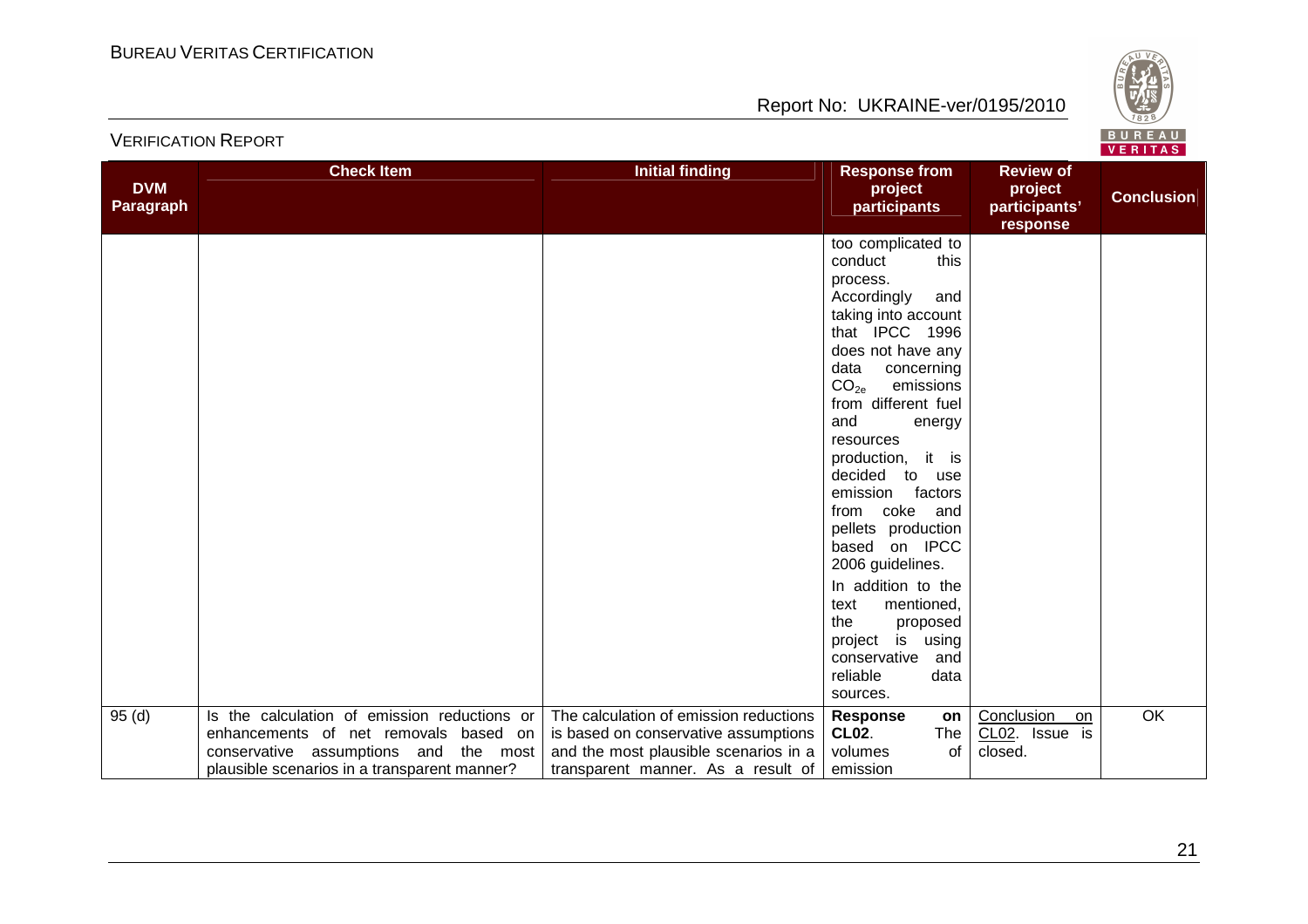

| <b>DVM</b> | <b>Check Item</b>                                                                                                                                                                                                                         | <b>Initial finding</b>                                                                                                                                                                                                                                                                                                                                                          | <b>Response from</b><br>project                                                                                                                                                                                                                                                                 | <b>Review of</b><br>project                                                     | <b>Conclusion</b> |
|------------|-------------------------------------------------------------------------------------------------------------------------------------------------------------------------------------------------------------------------------------------|---------------------------------------------------------------------------------------------------------------------------------------------------------------------------------------------------------------------------------------------------------------------------------------------------------------------------------------------------------------------------------|-------------------------------------------------------------------------------------------------------------------------------------------------------------------------------------------------------------------------------------------------------------------------------------------------|---------------------------------------------------------------------------------|-------------------|
| Paragraph  |                                                                                                                                                                                                                                           |                                                                                                                                                                                                                                                                                                                                                                                 | participants                                                                                                                                                                                                                                                                                    | participants'                                                                   |                   |
|            |                                                                                                                                                                                                                                           | documents<br>revision.<br>all<br>data<br>connected with estimation of emission<br>reduction is prevented through the<br>Monitoring<br>report<br>and<br>excel<br>spreadsheet with calculation.<br>Clarification Request 02 (CL02).<br>Please provide information on the<br>difference of amount of ERU's for the<br>3rd quarter of 2010 according to the<br>calculations in PDD. | reductions<br>that<br>generated<br>were<br>the<br>third<br>during<br>2010<br>quarter of<br>correlates<br>with<br>calculations<br>in<br>PDD within<br>the<br>acceptable<br>fluctuations.<br>The<br>actual volumes of<br>emission<br>fully<br>reductions<br>depend on<br>the<br>market situation. | response                                                                        |                   |
|            |                                                                                                                                                                                                                                           | Corrective<br>Action<br>Request<br>01<br>(CAR01)<br>Please revise and<br>correct<br>the<br>calculation of total amount of baseline<br>emission in section 6 of MR and the<br>value of ER for September as well as<br>total amount of ER.                                                                                                                                        | <b>Response</b><br>on l<br>CAR01.<br>Appropriate<br>corrections<br>are<br>now made. Please<br>modified<br>see<br>monitoring<br>report<br>version 2 dated<br>13/01/2010.                                                                                                                         | Conclusion<br>on.<br>CAR01.<br>Corrections<br>made.<br>were<br>Issue is closed. |                   |
|            | Applicable to JI SSC projects only                                                                                                                                                                                                        |                                                                                                                                                                                                                                                                                                                                                                                 |                                                                                                                                                                                                                                                                                                 |                                                                                 |                   |
| 96         | Is the relevant threshold to be classified as JI<br>SSC project not exceeded during the<br>monitoring period on an annual average basis?<br>If the threshold is exceeded, is the maximum<br>emission reduction level estimated in the PDD | N/a                                                                                                                                                                                                                                                                                                                                                                             | N/a                                                                                                                                                                                                                                                                                             | N/a                                                                             | OK                |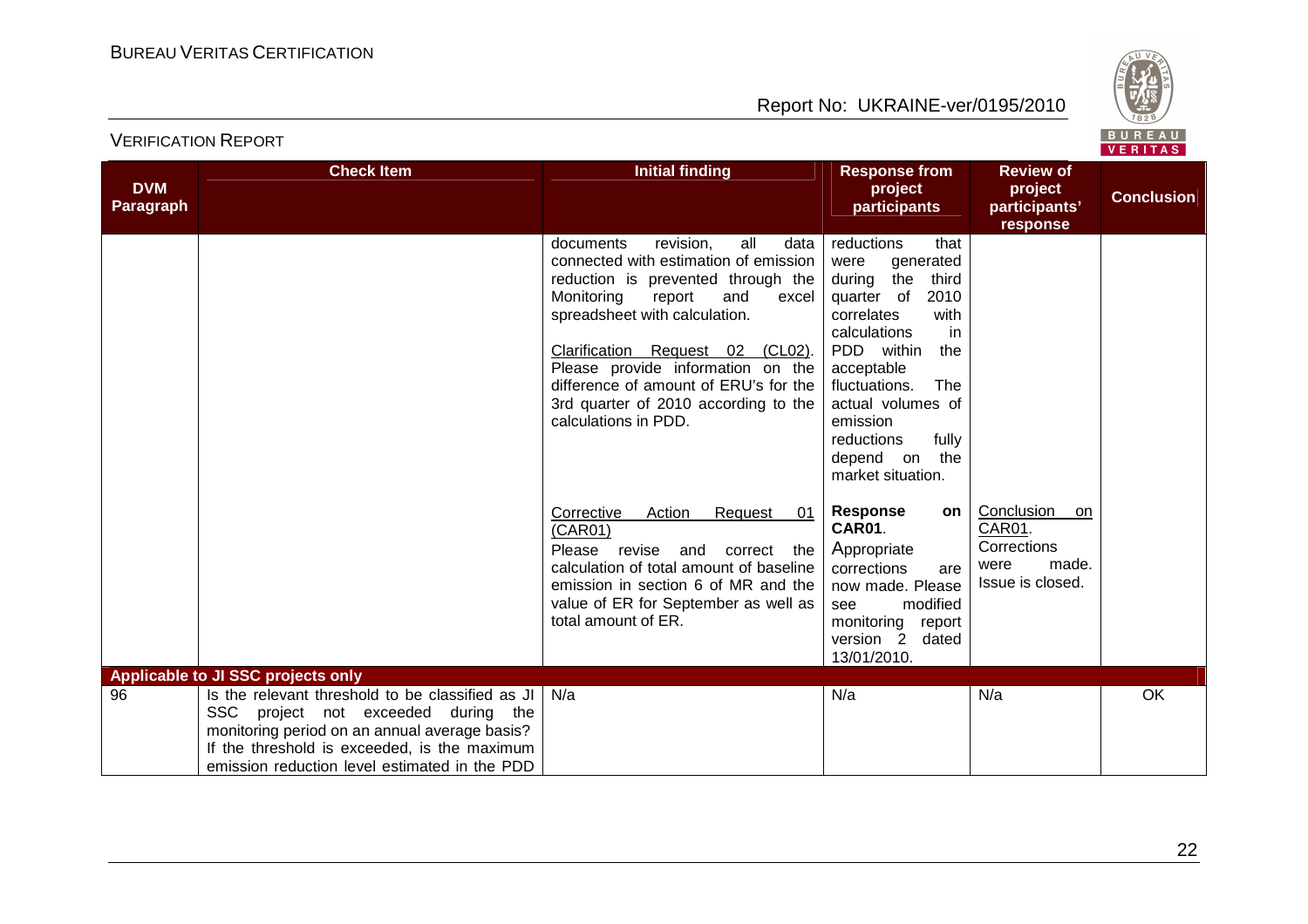VERIFICATION REPORT

Report No: UKRAINE-ver/0195/2010



| <b>DVM</b><br>Paragraph | <b>Check Item</b>                                                                                                                                                                                                                                                                                                                            | <b>Initial finding</b> | <b>Response from</b><br>project<br>participants | <b>Review of</b><br>project<br>participants'<br>response | <b>Conclusion</b> |
|-------------------------|----------------------------------------------------------------------------------------------------------------------------------------------------------------------------------------------------------------------------------------------------------------------------------------------------------------------------------------------|------------------------|-------------------------------------------------|----------------------------------------------------------|-------------------|
|                         | for the JI SSC project or the bundle for the<br>monitoring period determined?                                                                                                                                                                                                                                                                |                        |                                                 |                                                          |                   |
|                         | Applicable to bundled JI SSC projects only                                                                                                                                                                                                                                                                                                   |                        |                                                 |                                                          |                   |
| 97(a)                   | Has the composition of the bundle not changed<br>from that is stated in F-JI-SSCBUNDLE?                                                                                                                                                                                                                                                      | N/a                    | N/a                                             | N/a                                                      | OK                |
| 97 <sub>(b)</sub>       | If the determination was conducted on the<br>basis of an overall monitoring plan, have the<br>project participants submitted a common<br>monitoring report?                                                                                                                                                                                  | N/a                    | N/a                                             | N/a                                                      | $\overline{OK}$   |
| 98                      | If the monitoring is based on a monitoring plan  <br>that provides for overlapping monitoring<br>periods, are the monitoring periods per<br>component of the project clearly specified in<br>the monitoring report?<br>Do the monitoring periods not overlap with<br>those for which verifications were already<br>deemed final in the past? | N/a                    | N/a                                             | N/a                                                      | OK                |
|                         | <b>Revision of monitoring plan</b>                                                                                                                                                                                                                                                                                                           |                        |                                                 |                                                          |                   |
|                         | Applicable only if monitoring plan is revised by project participant                                                                                                                                                                                                                                                                         |                        |                                                 |                                                          |                   |
| 99(a)                   | Did the project participants provide an N/a<br>appropriate justification for the proposed<br>revision?                                                                                                                                                                                                                                       |                        | N/a                                             | N/a                                                      | OK                |
| 99(b)                   | Does the proposed revision improve the<br>accuracy and/or applicability of information<br>collected compared to the original monitoring<br>plan without changing conformity with the<br>relevant rules and regulations for the<br>establishment of monitoring plans?                                                                         | N/a                    | N/a                                             | N/a                                                      | <b>OK</b>         |
| <b>Data management</b>  |                                                                                                                                                                                                                                                                                                                                              |                        |                                                 |                                                          |                   |
| 101(a)                  | Is the implementation of data collection Procedures of data collection are $N/a$                                                                                                                                                                                                                                                             |                        |                                                 | N/a                                                      | OK                |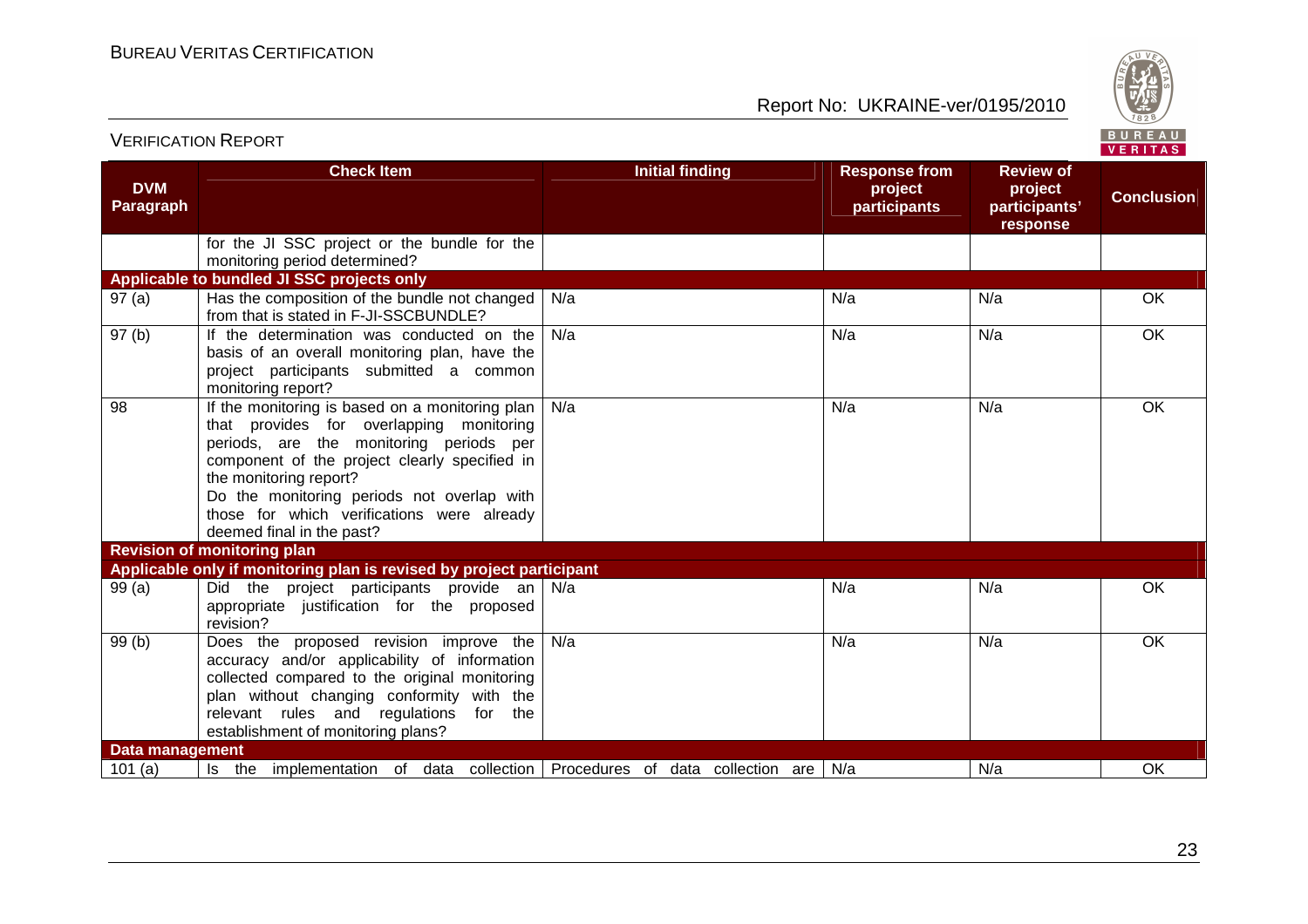

#### **DVM Paragraph Check Item Check Item Initial finding Response from Response from project participants Review of project participants' responseConclusion** procedures in accordance with the monitoring plan, including the quality control and quality assurance procedures? implemented in compliance with the monitoring plan. There is used system  $FER$ of data collection on consumption. Also, used measuring equipment, such as scales, gas meters, water meters, steam meters, meters. electricity consumption Monitoring data of the project is monitored continuously due to specific monitoring system and measurement equipments. All monitoring equipments have 101 (b)  $\vert$  Is the function of the monitoring equipment, including its calibration status, is in order? calibration. It is calibrated with periodic frequency (passport state the frequency for every device) according to the national regulations. During site visit verifiers received and some reviewed passports of measurement equipment on a spotcheck basis. The evidence and records used for N/aa | N/a | OK 101 (c) Are the evidence and records used for the monitoring maintained in a traceable manner? the monitoring are maintained on site of every device and in technical department in a traceable manner. The data collection and management N/aa | N/a | OK 101 (d)  $\vert$  Is the data collection and management system for the project in accordance with the monitoring plan? system for the project in accordance with the monitoring plan. Implementation of monitoring system was checked through site visit, and concluded that monitoring system is completely in accordance with the N/aa | N/a | OK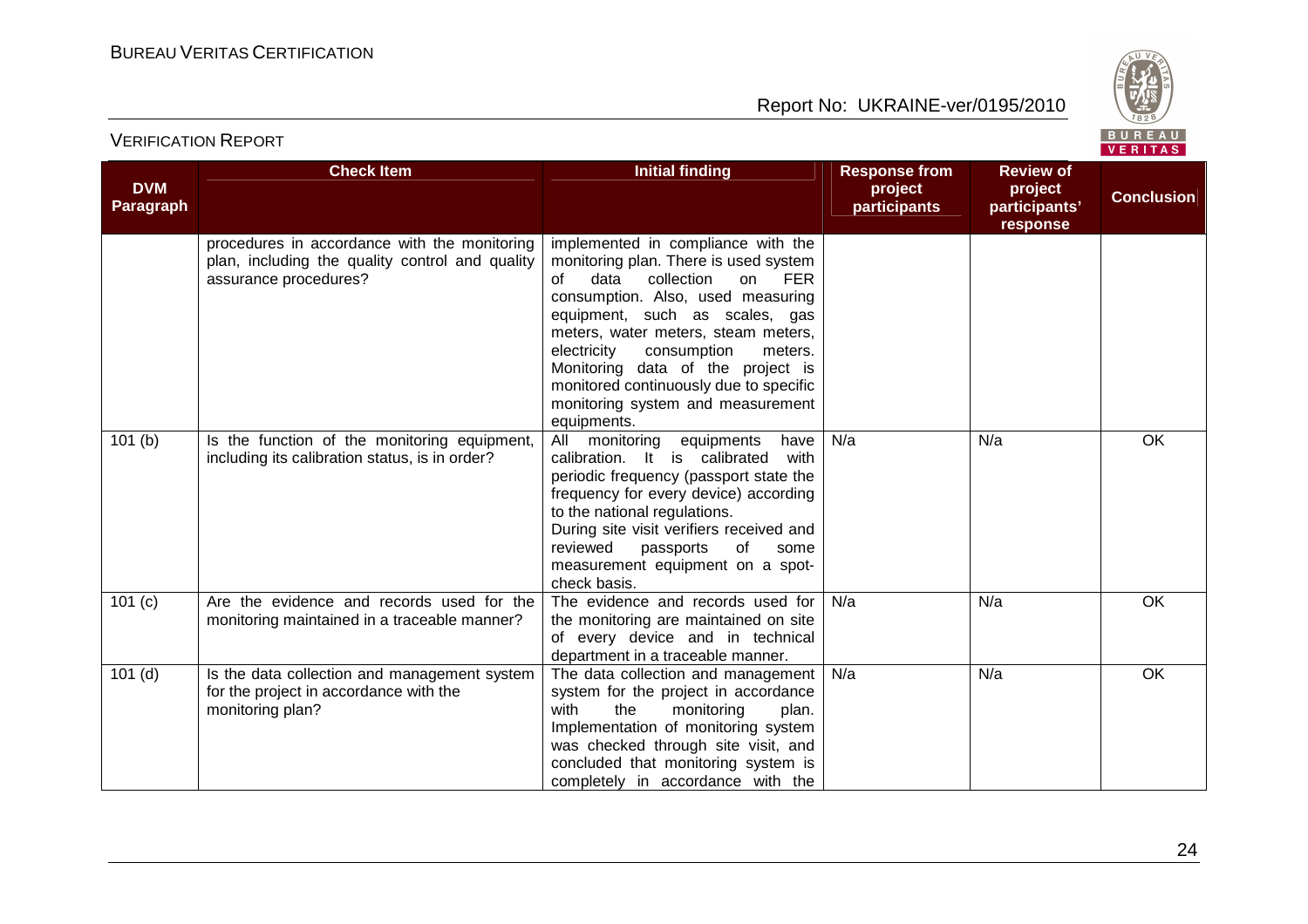

| BUREAU<br><b>VERIFICATION REPORT</b><br>VERITAS |                                                                                                                                                                                                                                                                                                                                                                                                                                                                                                                                                                                                |                        |                                                 |                                                          |                   |  |  |
|-------------------------------------------------|------------------------------------------------------------------------------------------------------------------------------------------------------------------------------------------------------------------------------------------------------------------------------------------------------------------------------------------------------------------------------------------------------------------------------------------------------------------------------------------------------------------------------------------------------------------------------------------------|------------------------|-------------------------------------------------|----------------------------------------------------------|-------------------|--|--|
| <b>DVM</b><br>Paragraph                         | <b>Check Item</b>                                                                                                                                                                                                                                                                                                                                                                                                                                                                                                                                                                              | <b>Initial finding</b> | <b>Response from</b><br>project<br>participants | <b>Review of</b><br>project<br>participants'<br>response | <b>Conclusion</b> |  |  |
|                                                 |                                                                                                                                                                                                                                                                                                                                                                                                                                                                                                                                                                                                | monitoring plan.       |                                                 |                                                          |                   |  |  |
|                                                 | Verification regarding programs of activities (additional elements for assessment)                                                                                                                                                                                                                                                                                                                                                                                                                                                                                                             |                        |                                                 |                                                          |                   |  |  |
| 102                                             | Is any JPA that has not been added to the JI<br>PoA not verified?                                                                                                                                                                                                                                                                                                                                                                                                                                                                                                                              | N/a                    | N/a                                             | N/a                                                      | OK                |  |  |
| 103                                             | Is the verification based on the monitoring<br>reports of all JPAs to be verified?                                                                                                                                                                                                                                                                                                                                                                                                                                                                                                             | N/a                    | N/a                                             | N/a                                                      | OK                |  |  |
| 103                                             | Does the verification ensure the accuracy and<br>conservativeness of the emission reductions or<br>enhancements of removals generated by each<br>JPA?                                                                                                                                                                                                                                                                                                                                                                                                                                          | N/a                    | N/a                                             | N/a                                                      | $\overline{OK}$   |  |  |
| 104                                             | Does the monitoring period not overlap with<br>previous monitoring periods?                                                                                                                                                                                                                                                                                                                                                                                                                                                                                                                    | N/a                    | N/a                                             | N/a                                                      | OK                |  |  |
| 105                                             | If the AIE learns of an erroneously included<br>JPA, has the AIE informed the JISC of its<br>findings in writing?                                                                                                                                                                                                                                                                                                                                                                                                                                                                              | N/a                    | N/a                                             | N/a                                                      | OK                |  |  |
|                                                 | Applicable to sample-based approach only                                                                                                                                                                                                                                                                                                                                                                                                                                                                                                                                                       |                        |                                                 |                                                          |                   |  |  |
| 106                                             | Does the sampling plan prepared by the AIE:<br>(a) Describe its sample selection, taking into<br>account that:<br>(i) For each verification that uses a sample-<br>based approach, the sample selection shall<br>be sufficiently representative of the JPAs in<br>the JI PoA such extrapolation to all JPAs<br>identified for that verification is reasonable,<br>taking into account differences among the<br>characteristics of JPAs, such as:<br>- The types of JPAs;<br>The complexity of the applicable<br>technologies and/or measures used;<br>- The geographical location of each JPA; | N/a                    | N/a                                             | N/a                                                      | OK                |  |  |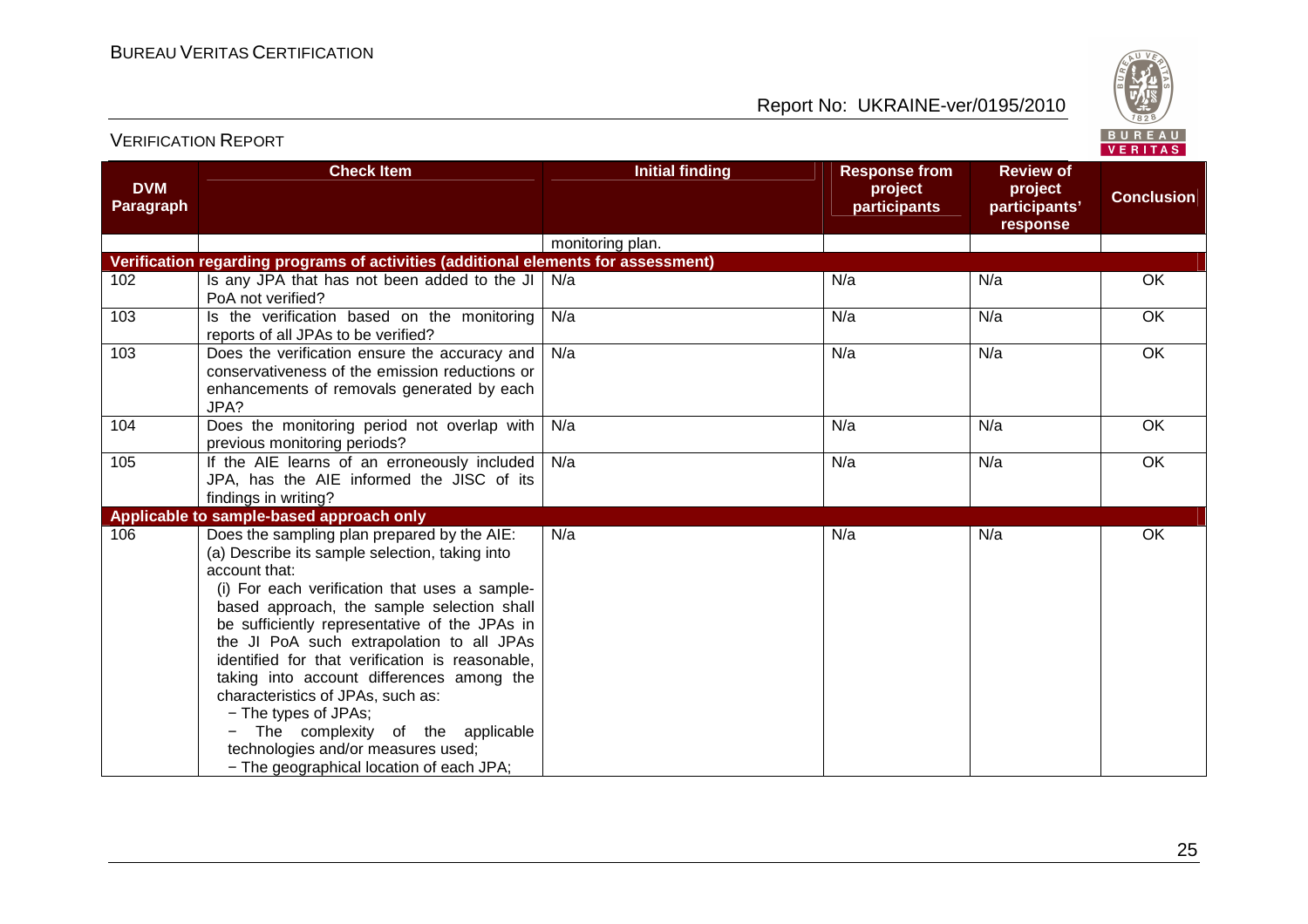

#### **DVM Paragraph Check Item Check Item Initial finding Response from Response from project participants Review of project participants' responseConclusion** − The amounts of expected emission reductions of the JPAs being verified; − The number of JPAs for which emission reductions are being verified; − The length of monitoring periods of the JPAs being verified; and − The samples selected for prior verifications, if any? 107 | Is the sampling plan ready for publication through the secretariat along with the verification report and supporting documentation? 108 | Has the AIE made site inspections of at least | N/a N/aa a N/a N/a N/a N/a OK the square root of the number of total JPAs, rounded to the upper whole number? If the AIE makes no site inspections or fewer site inspections than the square root of the number of total JPAs, rounded to the upper whole number, then does the AIE provide a reasonable explanation and justification? 109 | Is the sampling plan available for submission to a a N/a N/a N/a N/a OK the secretariat for the JISC.s ex ante assessment? (Optional) 110 | If the AIE learns of a fraudulently included JPA, N/aa a N/a N/a N/a N/a OK a fraudulently monitored JPA or an inflated number of emission reductions claimed in a JI PoA, has the AIE informed the JISC of the fraud in writing? N/aa a N/a N/a N/a N/a OK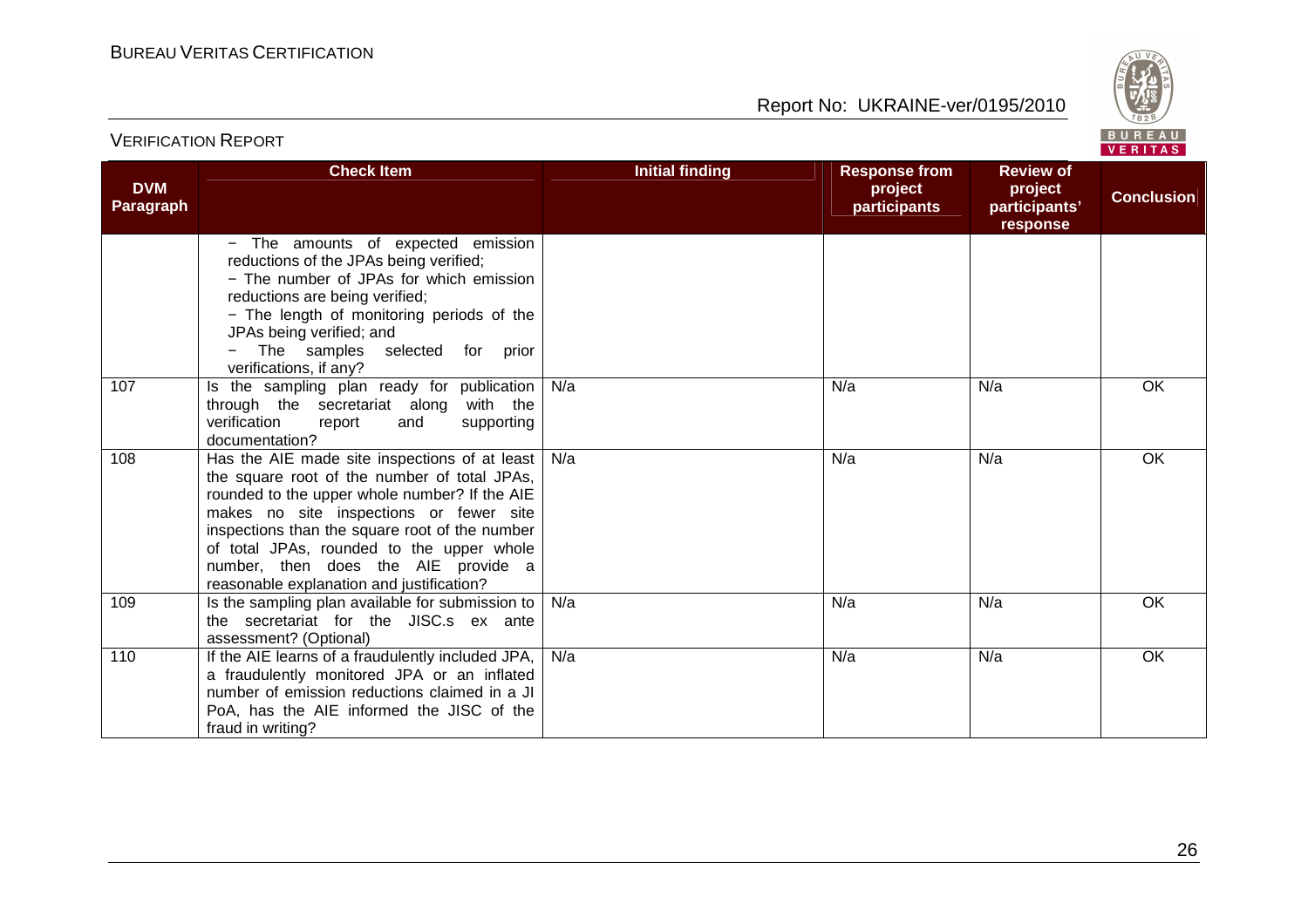

## VERIFICATION REPORT

### **Table 2 Resolution of Corrective Action and Clarification Requests**

| Draft report clarifications and corrective action<br>requests by determination team                                                                                                       | Ref.<br>to<br>check-list<br>question in<br>the table | Summary of project owner response                                                                                                                                                                                                                                                                                                                                                                                                                                                                                                                                                                                                                                                                                                                                                                                                                                                                                                                                                                                                                                                                                                                 | Determination team conclusion                         |
|-------------------------------------------------------------------------------------------------------------------------------------------------------------------------------------------|------------------------------------------------------|---------------------------------------------------------------------------------------------------------------------------------------------------------------------------------------------------------------------------------------------------------------------------------------------------------------------------------------------------------------------------------------------------------------------------------------------------------------------------------------------------------------------------------------------------------------------------------------------------------------------------------------------------------------------------------------------------------------------------------------------------------------------------------------------------------------------------------------------------------------------------------------------------------------------------------------------------------------------------------------------------------------------------------------------------------------------------------------------------------------------------------------------------|-------------------------------------------------------|
| <b>Clarification Request (CL) 01</b><br>Please indicate in the Monitoring report the<br>sources of emission factors and state whether the<br>last ones were selected in a reasonable way. | 95 <sub>(c)</sub>                                    | Sources of emission factors are now included in<br>the modified monitoring report (version 2 dated<br>13/01/2011).<br>Carbon emission factors from coke, coal, natural<br>gas, limestone, and dolomite combustion are in<br>accordance with Revised 1996 IPCC Guidelines<br>for National Greenhouse Gas Inventories (IPCC<br>1996).<br>Generally both 1996 and 2006 IPCC Guidelines<br>refer to national greenhouse gas inventories but<br>not to JI projects.<br>Apart from this, IPCC 1996 has a lack of data<br>regarding the project parameters that are used in<br>the monitoring report.<br>Therefore, in case of data absence in IPCC 1996<br>some parameters are covered by data that are<br>collectively given in IPCC 2006 Guidelines for<br>National Greenhouse Gas Inventories (IPCC<br>2006), because it is developed more precisely and<br>considered to be more conservative. Together<br>with this, other JI projects* are using emission<br>factors for different fuel and energy resources<br>production which are based on IPCC 2006<br>guidelines in their calculations.<br>Alternatively, we believe that that the mentioned | Additional information was added.<br>Issue is closed. |

<sup>\*</sup> JI project at Azovsteel has already received letter of approval from the government of Ukraine.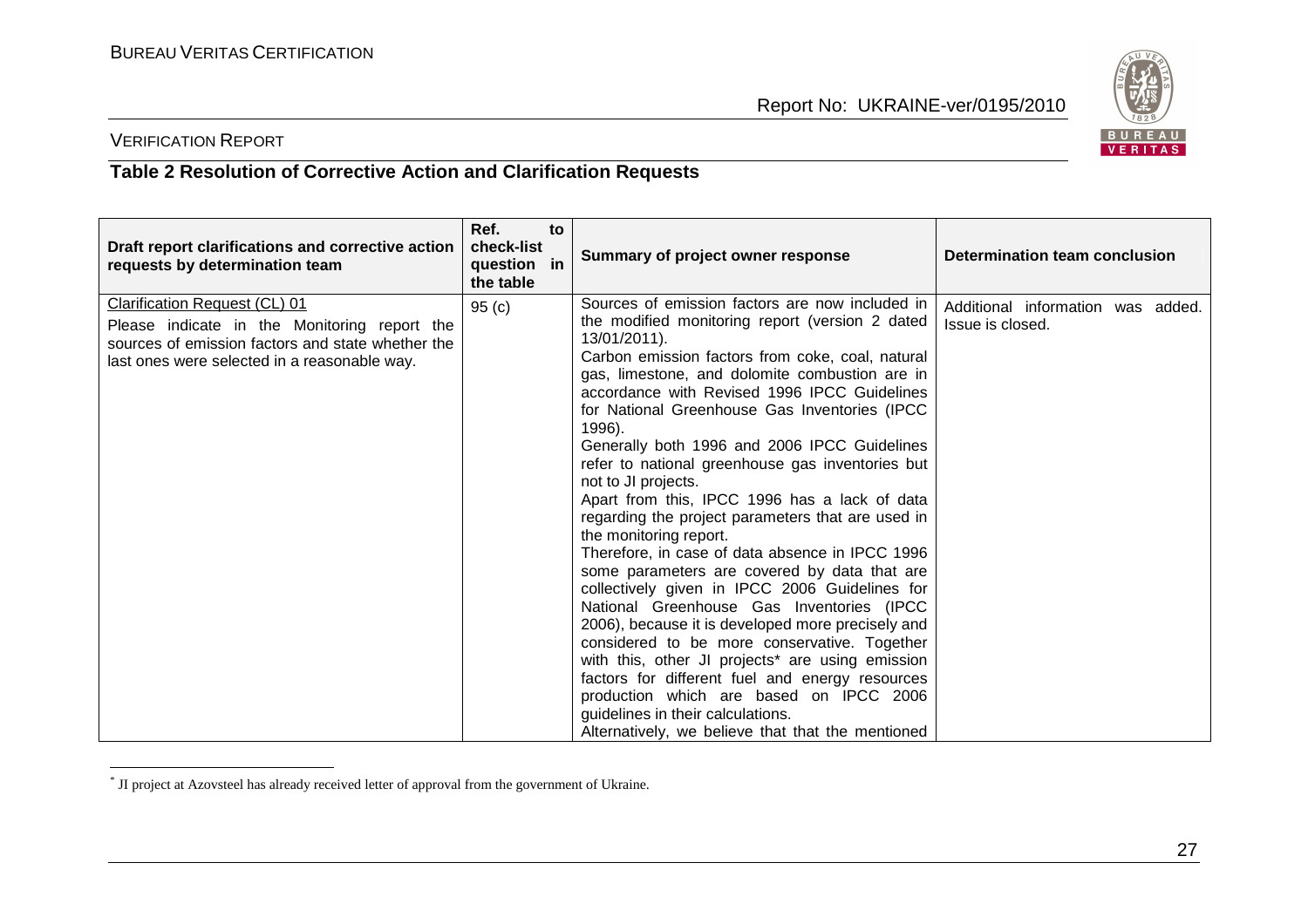

| Draft report clarifications and corrective action<br>requests by determination team                                                                                                                                 | Ref.<br>to<br>check-list<br>question in<br>the table | Summary of project owner response                                                                                                                                                                                                                                                                                                                                                                                                                                                                                                                                                            | Determination team conclusion              |
|---------------------------------------------------------------------------------------------------------------------------------------------------------------------------------------------------------------------|------------------------------------------------------|----------------------------------------------------------------------------------------------------------------------------------------------------------------------------------------------------------------------------------------------------------------------------------------------------------------------------------------------------------------------------------------------------------------------------------------------------------------------------------------------------------------------------------------------------------------------------------------------|--------------------------------------------|
|                                                                                                                                                                                                                     |                                                      | above emission factors can be calculated based<br>on actual production data from coke and pellets<br>producers in Ukraine, but it is too complicated to<br>conduct this process. Accordingly and taking into<br>account that IPCC 1996 does not have any data<br>concerning CO <sub>2e</sub> emissions from different fuel and<br>energy resources production, it is decided to use<br>emission factors from coke and pellets production<br>based on IPCC 2006 guidelines.<br>In addition to the text mentioned, the proposed<br>project is using conservative and reliable data<br>sources. |                                            |
| <b>Clarification Request (CL) 02</b><br>Please provide information on the difference of<br>amount of ERU's for the $3rd$ quarter of 2010<br>according to the calculations in PDD.                                   | 95(d)                                                | The volumes of emission reductions that were<br>generated during the third quarter of 2010<br>correlates with calculations in PDD within the<br>acceptable fluctuations. The actual volumes of<br>emission reductions fully depend on the market<br>situation.                                                                                                                                                                                                                                                                                                                               | Issue is closed.                           |
| Corrective Action Request 01 (CAR01)<br>Please revise and correct the calculation of total<br>amount of baseline emission in section 6 of MR<br>and the value of ER for September as well as total<br>amount of ER. | 95(d)                                                | Appropriate corrections are now made. Please<br>see modified monitoring report version 2 dated<br>13/01/2010.                                                                                                                                                                                                                                                                                                                                                                                                                                                                                | Corrections were made. Issue is<br>closed. |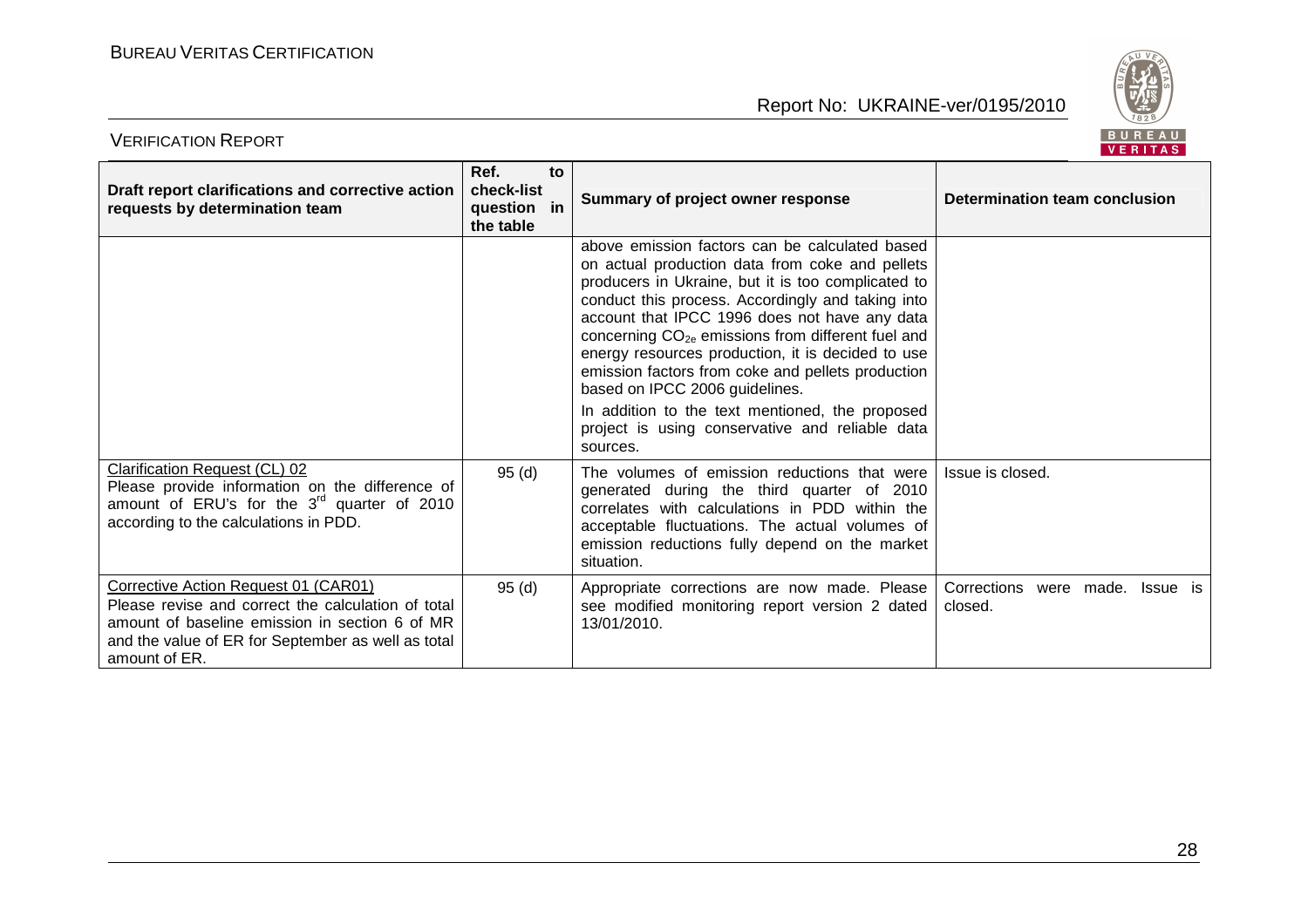

VERIFICATION REPORT

APPENDIX B: VERIFIER'S CVs

The verification team included the following:

## **Ivan G. Sokolov, Dr. Sci. (biology, microbiology)**

Acting CEO Bureau Veritas Ukraine Internal Technical Reviewer, Climate Change Lead Verifier, Bureau Veritas Certification Holding SAS Operational Manager for Ukraine

He has over 25 years of experience in Research Institute in the field of biochemistry, biotechnology, and microbiology. He is a Lead auditor of Bureau Veritas Certification for Environment Management System (IRCA registered), Quality Management System (IRCA registered), Occupational Health and Safety Management System, and Food Safety Management System. He performed over 140 audits since 1999. Also he is Lead Tutor of the IRCA registered ISO 14000 EMS Lead Auditor Training Course, and Lead Tutor of the IRCA registered ISO 9000 QMS Lead Auditor Training Course. He is Lead Tutor of the Clean Development Mechanism /Joint Implementation Lead Verifier Training Course and he was involved in the determination/verification over 60 JI/CDM projects.

#### **Kateryna Zinevych, M.Sci. (environmental science)**

Climate Change Lead Verifier, Bureau Veritas Ukraine Health, Safety and Environment Project Manager

Kateryna Zinevych has graduated from National University of Kyiv-Mohyla Academy with the Master Degree in Environmental Science. She has experience at working in a professional position (analytics) involving the exercise of judgment, problem solving and communication with other professional and managerial personnel as well as customers and other interested parties at analytical centre "Dergzovnishinform" and "Burea Veritas Ukraine" LLC. She has successfully completed IRCA registered Lead Auditor Training Course for Environment Management Systems and Quality Management Systems. She has successfully completed Climate Change Verifier Training Course and she participated as verifier in the determination/verification of 26 JI projects.